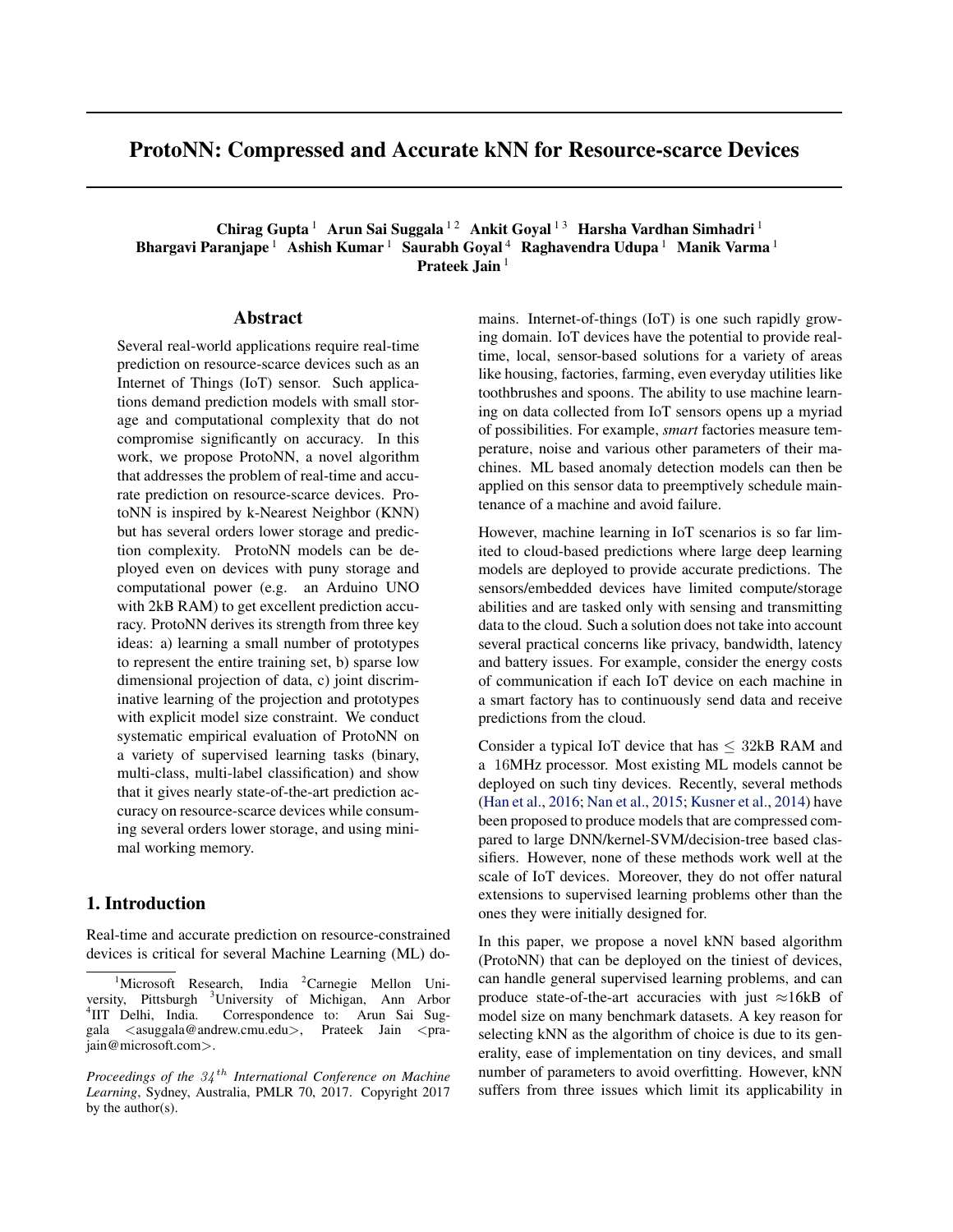practice, especially in the small devices setting: a) *Poor accuracy*: kNN is an ill-specified algorithm as it is not a priori clear which distance metric one should use to compare a given set of points. Standard metrics like Euclidean distance,  $\ell_1$  distance etc. are not task-specific and lead to poor accuracies. b) *Model size*: kNN requires the entire training data for prediction, so its model size is too large for the IoT setting. c) *Prediction time*: kNN requires computing the distance of a given test point w.r.t. each training point, making it prohibitive for prediction in real-time.

Several methods have been proposed to address some of these concerns. For example, metric learning [\(Weinberger](#page-9-0) [& Saul,](#page-9-0) [2009\)](#page-9-0) learns a task-specific metric that provides better accuracies but ends up increasing model-size and prediction time. KD-trees [\(Bentley,](#page-8-0) [1975\)](#page-8-0) can decrease the prediction time, but they increase the model size and lead to loss in accuracy. Finally, recent methods like Stochastic Neighborhood Compression (SNC) [\(Kusner et al.,](#page-8-0) [2014\)](#page-8-0) can decrease model size and prediction time by learning a small number of prototypes to represent the entire training dataset. However, as our experiments show, their predictions are relatively inaccurate, especially in the tiny modelsize regime. Moreover, their formulations limit applicability to binary and multi-class classification problems (see Section 2 for a detailed comparison to SNC).

In contrast, ProtoNN is able to address the abovementioned concerns by using three key ideas:

a) *Sparse low-d projection*: we project the entire data in low-d using a sparse projection matrix that is jointly *learned* to provide good accuracy in the projected space.

b) *Prototypes*: we learn prototypes to represent the entire training dataset. Moreover, we learn labels for each prototype to further boost accuracy. This provides additional *flexibility*, and allows us to seamlessly generalize ProtoNN for multi-label or ranking problems.

c) *Joint optimization*: we learn the projection matrix jointly with the prototypes and their labels. Explicit sparsity constraints are imposed on our parameters during the optimization itself so that we can obtain an optimal model within the given model size de-facto, instead of post-facto pruning to force the model to fit in memory.

Unfortunately, our optimization problem is non-convex with hard  $\ell_0$  constraints. Yet, we show that simple stochastic gradient descent (SGD) with iterative hard-thresholding (IHT) works well for optimization. ProtoNN can be implemented efficiently, can handle datasets with millions of points, and obtains state-of-the-art accuracies.

We analyze ProtoNN in a simple binary classification setting where the data is sampled from a mixture of two wellseparated Gaussians, each Gaussian representing one class.

We show that if we fix the projection matrix and prototype labels, the prototypes themselves can be learned optimally in polynomial time with at least a constant probability. Moreover, assuming a strong initialization condition we observe that our SGD+IHT method when supplied a small number of samples, proportional to the sparsity of means, converges to the global optima. Although the data model is simple, it nicely captures the main idea behind our problem formulation. Further, our analysis is the first such analysis for any method in this regime that tries to learn a compressed non-linear model for binary classification.

Finally, we conduct extensive experiments to benchmark ProtoNN against existing state-of-the-art methods for various learning tasks. First, we show that on several binary (multi-class) problems, ProtoNN with a 2kB (16kB) memory budget significantly outperforms all the existing methods in this regime. Moreover, in the binary classification case, we show that ProtoNN with just  $\approx 16kB$ of model-size, provides nearly the same accuracy as most popular methods like GBDT, RBF-SVM, 1-hidden layer NN, etc, which might require up to 1GB of RAM on the same datasets. Similarly, on multilabel datasets, ProtoNN can give  $100\times$  compression with  $\leq 1\%$  loss in accuracy. Finally, we demonstrate that ProtoNN can be deployed on a tiny Arduino Uno device<sup>1</sup> and leads to better accuracies than existing methods while incurring significantly lesser energy and prediction time costs. We have implemented ProtoNN as part of an open source embedded device ML library and it can be downloaded online<sup>2</sup>.

# 2. Related Works

kNN is a popular ML algorithm owing to its simplicity, generality, and interpretability [\(Cover & Hart,](#page-8-0) [2006\)](#page-8-0). In particular, kNN can learn complex decision boundaries and has only one hyperparameter *k*. However, vanilla kNN suffers from several issues as mentioned in the previous section. A number of methods, which try to address these issues, exist in the literature. Broadly, these methods can be divided into three sub-categories.

Several existing methods reduce prediction time of kNN using fast nearest neighbor retrieval. For example [Bent](#page-8-0)[ley](#page-8-0) [\(1975\)](#page-8-0); [Beygelzimer et al.](#page-8-0) [\(2006\)](#page-8-0) use tree data structures and [Gionis et al.](#page-8-0) [\(1999\)](#page-8-0); [Weiss et al.](#page-9-0) [\(2008\)](#page-9-0); [Kulis](#page-8-0) [& Darrell](#page-8-0) [\(2009\)](#page-8-0); [Norouzi et al.](#page-8-0) [\(2012\)](#page-8-0); [Liu et al.](#page-8-0) [\(2012\)](#page-8-0) learn binary embeddings for fast nearest neighbor operations. These methods, although helpful in reducing the prediction time, lead to loss in accuracy and require the entire training data to be in memory leading to large model sizes that cannot be deployed on tiny IoT devices.

<sup>1</sup> https://www.arduino.cc/en/Main/ArduinoBoardUno 2 https://github.com/Microsoft/ELL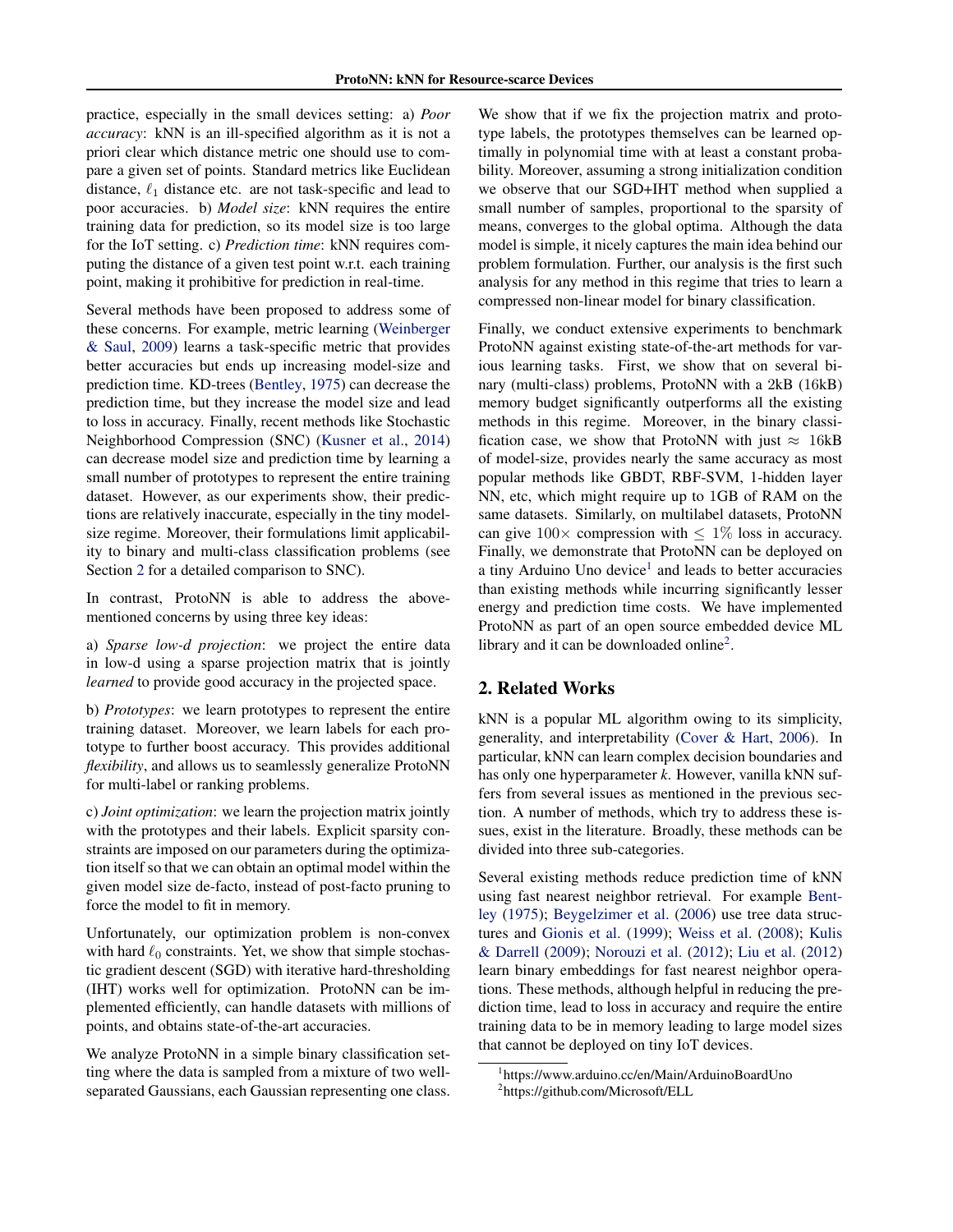Another class of methods improve accuracy of kNN by learning a *better* metric to compare, given a pair of points [\(Goldberger et al.,](#page-8-0) [2004;](#page-8-0) [Davis et al.,](#page-8-0) [2007\)](#page-8-0). For example, [\(Weinberger & Saul,](#page-9-0) [2009\)](#page-9-0) proposed a Large Margin Nearest Neighbor (LMNN) classifier which transforms the input space such that in the transformed space points from same class are closer compared to points from disparate classes. LMNN's transformation matrix can map data into lower dimensions and reduce overall model size compared to kNN, but it is still too large for most resource-scarce devices.

Finally, another class of methods constructs a set of prototypes to represent the entire training data. In some approaches [\(Angiulli,](#page-8-0) [2005;](#page-8-0) [Devi & Murty,](#page-8-0) [2002\)](#page-8-0), the prototypes are chosen from the original training data, while some other approaches [\(Mollineda et al.,](#page-8-0) [2002\)](#page-8-0) construct artificial points for prototypes. Of these approaches, SNC, Deep SNC (DSNC) [\(Wang et al.,](#page-8-0) [2016\)](#page-8-0), Binary Neighbor Compression (BNC) [\(Zhong et al.,](#page-9-0) [2017\)](#page-9-0) are the current state-of-the-art.

SNC learns artificial prototypes such that the likelihood of a particular class probability model is maximized. Thus, SNC applies only to multi-class problems and its extension to multilabel/ranking problems is non-trivial. In contrast, we have a more direct discriminative formulation that can be applied to arbitrary supervised learning problems. To decrease the model size, SNC introduces a pre-processing step of low-d projection of the data via LMNN based projection matrix and then learns prototypes in the projected space. The SNC parameters (projection matrix, prototypes) might have to be hard-thresholded *post-facto* to fit within the memory budget. In contrast, ProtoNN's parameters are *de-facto* learnt jointly with model size constraints imposed during optimization. This leads to significant improvements over SNC and other state-of-the-art methods in the small model-size regime; see Figure [1,](#page-5-0) [3.](#page-7-0)

DSNC is a non-linear extension of SNC in that it learns a non-linear low-d transformation jointly with the prototypes. It has similar drawbacks as SNC: a) it only applies to multi-class problems and b) model size of DSNC can be significantly larger than SNC as it uses a feedforward network to learn the non-linear transformation.

BNC is a binary embedding technique, which jointly learns a binary embedding and a set of artificial binary prototypes. Although BNC learns binary embeddings, its dimensionality can be significantly higher, so it need not result in significant model compression. Moreover, the optimization in BNC is difficult because of the discrete optimization space.

### 3. Problem Formulation

Given *n* data points  $X = [\mathbf{x}_1, \mathbf{x}_2, \dots \mathbf{x}_n]^T$  and the corresponding target output  $Y = [\mathbf{y}_1, \mathbf{y}_2 \dots \mathbf{y}_n]^T$ , where  $\mathbf{x}_i \in$ 

 $\mathbb{R}^d$ ,  $\mathbf{y}_i \in \mathcal{Y}$ , our goal is to learn a model that accurately predicts the desired output of a given test point. In addition, we also want our model to have small size. For both multilabel/multi-class problems with L labels,  $\mathbf{y}_i \in \{0,1\}^L$  but in multi-class  $\|\mathbf{y}_i\| = 1$ . Similarly, for ranking problems, the output  $y_i$  is a permutation.

Let's consider a smooth version of kNN prediction function for the above given general supervised learning problem

$$
\hat{\mathbf{y}} = \rho(\hat{s}) = \rho\left(\sum_{i=1}^{n} \sigma(\mathbf{y}_i) K(\mathbf{x}, \mathbf{x}_i)\right), \quad (1)
$$

where  $\hat{y}$  is the predicted output for a given input x,  $\hat{s} =$  $\sum_{i=1}^{n} \sigma(\mathbf{y}_i) K(\mathbf{x}, \mathbf{x}_i)$  is the score vector for  $\mathbf{x}, \sigma : \mathcal{Y} \to \mathbb{R}^L$  maps a given output into a score vector and  $\rho : \mathbb{R}^L \to$ Y maps the score function back to the output space. For example, in the multi-class classification,  $\sigma$  is the identity function while  $\rho = Top_1$ , where  $[Top_1(s)]_j = 1$  if  $s_j$  is the largest element and 0 otherwise.  $K : \mathbb{R}^d \times \mathbb{R}^d \to \mathbb{R}$ is the similarity function, i.e.,  $K(\mathbf{x}_i, \mathbf{x}_j)$  computes similarity between  $x_i$  and  $x_j$ . For example, standard kNN uses  $K(\mathbf{x}, \mathbf{x}_i) = \mathbb{I}[\mathbf{x}_i \in \mathcal{N}_k(\mathbf{x})]$  where  $\mathcal{N}_k(\mathbf{x})$  is the set of k nearest neighbors of  $x$  in  $X$ .

Note that kNN requires entire  $X$  to be stored in memory for prediction, so its model size and prediction time are prohibitive for resource constrained devices. So, to bring down model and prediction complexity of kNN, we propose using prototypes that represent the entire training data. That is, we learn prototypes  $B = [\mathbf{b}_1, \dots, \mathbf{b}_m]$ and the corresponding score vectors  $Z = [\mathbf{z}_1, \dots, \mathbf{z}_m] \in$  $\mathbb{R}^{L \times m}$ , so that the decision function is given by:  $\hat{\mathbf{y}} =$  $\rho\left(\sum_{j=1}^m\mathbf{z}_jK(\mathbf{x},\mathbf{b}_j)\right)$ .

Existing prototype based approaches like SNC, DSNC have a specific probabilistic model for multi-class problems with the prototypes as the model parameters. In contrast, we take a more direct discriminative learning approach that allows us to obtain better accuracies in several settings along with generalization to any supervised learning problem, e.g., multi-label classification, regression, ranking, etc.

However,  $K$  is a fixed similarity function like RBF kernel which is not tuned for the task at hand and can lead to inaccurate results. We propose to solve this issue by learning a low-dimensional matrix  $W \in \mathbb{R}^{\hat{d} \times d}$  that further brings down model/prediction complexity as well as transforms data into a space where prediction is more accurate.That is, our proposed algorithm ProtoNN uses the following prediction function that is based on *three* sets of learned parameters  $W \in \mathbb{R}^{\hat{d} \times d}$ ,  $B = [\mathbf{b}_1, \dots, \mathbf{b}_m] \in \mathbb{R}^{\hat{d} \times m}$ , and  $Z =$  $[\mathbf{z}_1, \dots, \mathbf{z}_m] \in \mathbb{R}^{L \times m}$ :  $\hat{\mathbf{y}} = \rho \left( \sum_{j=1}^m \mathbf{z}_j K(W\mathbf{x}, \mathbf{b}_j) \right)$ .

To further reduce the model/prediction complexity, we learn sparse set of  $Z, B, W$ . Selecting the correct simi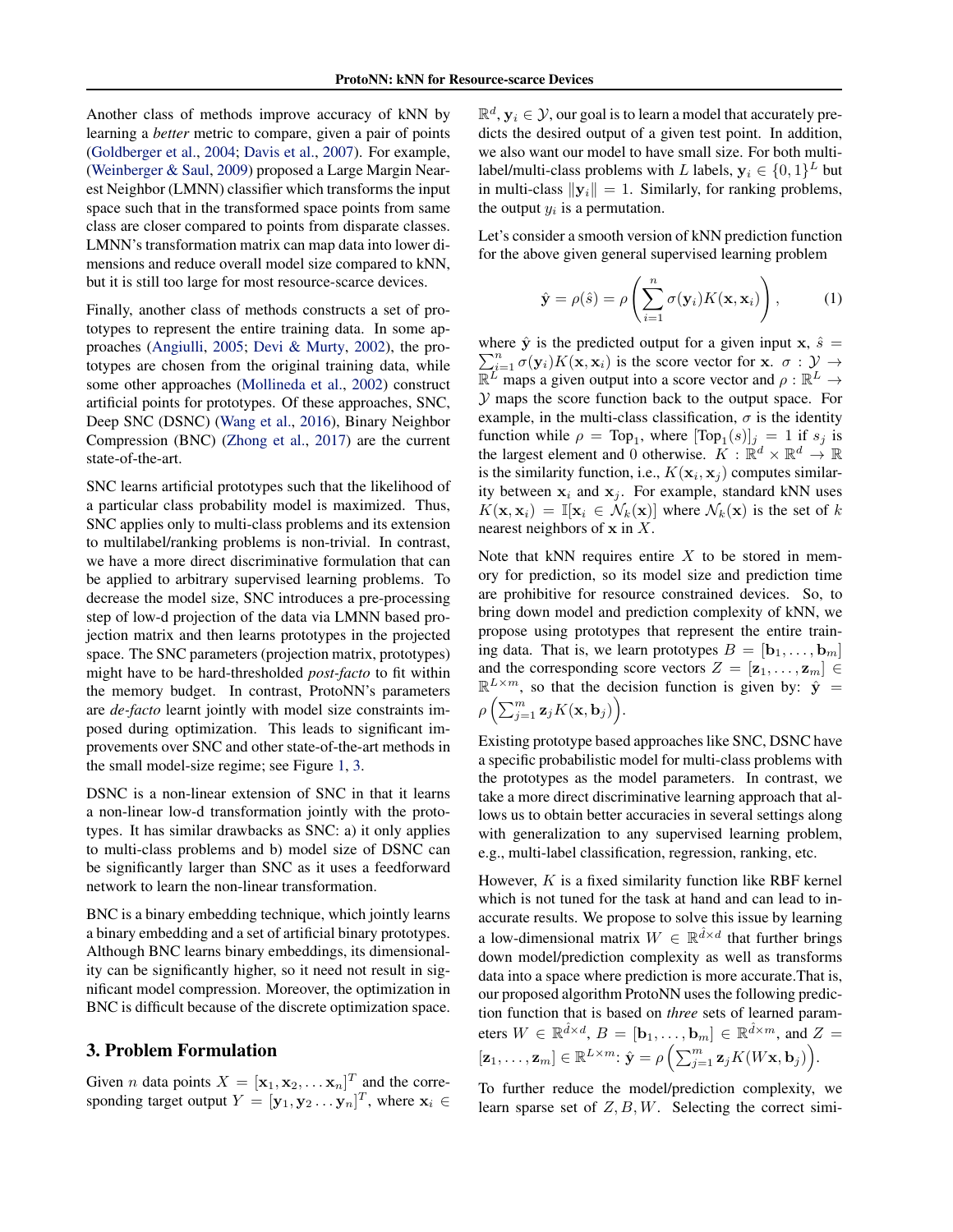<span id="page-3-0"></span>larity function  $K$  is crucial to the performance of the algorithm. In this work we choose  $K$  to be the Gaussian kernel:  $K_{\gamma}(x, y) = \exp\{-\gamma^2 ||x - y||_2^2\}$ , which is a popular choice in many non-parametric methods (including regression, classification, density estimation).

Note that if  $m = n$ , and  $W = I_{d \times d}$ , then our prediction function reduces to the standard RBF kernel-SVM's decision function for binary classification. That is, our function class is universal: we can learn any arbitrary function given enough data and model complexity. We observe a similar trend in our experiments, where even with reasonably small amount of model complexity, ProotNN nearly matches RBF-SVM's prediction error.

Training Objective: We now provide the formal optimization problem to learn parameters  $Z, B, W$ . Let  $\mathcal{L}(\hat{\mathbf{s}}, \mathbf{y})$  be the loss (or) risk of predicting score vector  $\hat{s}$  for a point with label vector y. For example, the loss function can be standard hinge-loss for binary classification, or NDCG loss function for ranking problems.

Now, define the empirical risk associated with  $Z, B, W$  as

$$
\mathcal{R}_{emp}(Z, B, W) = \frac{1}{n} \sum_{i=1}^{n} \mathcal{L}\left(\mathbf{y}_i, \sum_{j=1}^{m} \mathbf{z}_j K_{\gamma}(\mathbf{b}_j, W \mathbf{x}_i)\right).
$$

In the sequel, to simplify the notation, we denote the risk at i<sup>th</sup> data point by  $\mathcal{L}_i(Z, B, W)$  i.e.,  $\mathcal{L}_i(Z, B, W)$  =  $\mathcal{L}\left(\mathbf{y}_i, \sum_{j=1}^m \mathbf{z}_j K_{\gamma}(\mathbf{b}_j, W\mathbf{x}_i)\right)$ . To jointly learn  $Z, B, W$ , we minimize the empirical risk with explicit sparsity constraints:

$$
\min_{Z:\|Z\|_0\leq s_Z,B:\|B\|_0\leq s_B,W:\|W\|_0\leq s_W} \mathcal{R}_{emp}(Z,B,W),\tag{2}
$$

where  $||Z||_0$  is equal to the number of non-zero entries in Z. For all our expeirments (multi-class/multi-label), we used the squared  $\ell_2$  loss function as it helps us write down the gradients easily and allows our algorithm to converge faster and in a robust manner. That is,  $\mathcal{R}_{emp}(Z, B, W) =$  $\frac{1}{n}\sum_{i=1}^n ||\mathbf{y}_i - \sum_{j=1}^m \mathbf{z}_j K_{\gamma}(\mathbf{b}_j, W\mathbf{x}_i)||_2^2$ . Note that the sparsity constraints in the above objective gives us explicit control over the model size. Furthermore, as we show in our experiments, jointly optimizing all the three parameters,  $Z, B, W$ , leads to better accuracies than optimizing only a subset of parameters.

# 4. Algorithm

We now present our algorithm for optimization of (2). Note that the objective in (2) is non-convex and is difficult to optimize. However, we present a simple alternating minimization technique for its optimization. In this technique, we alternately minimize  $Z, B, W$  while fixing the other two parameters. Note that the resulting optimization problem

#### Algorithm 1 ProtoNN: Train Algorithm

**Input:** data  $(X, Y)$ , sparsities  $(s_Z, s_B, s_W)$ , kernel parameter  $\gamma$ , projection dimension  $\hat{d}$ , no. of prototypes m, iterations T, SGD epochs e. Initialize  $Z, B, W$ for  $t = 1$  to T do {alternating minimization} **repeat** {minimization of  $Z$ } randomly sample  $S \subseteq [1, \ldots n]$  $Z \leftarrow HT_{s_Z} (Z - \eta_r \sum_{i \in S} \nabla_Z \mathcal{L}_i(Z, B, W))$ until  $e$  epochs **repeat** {minimization of  $B$ } randomly sample  $S \subseteq [1, \ldots n]$  $B \leftarrow HT_{s_B} (B - \eta_r \sum_{i \in S} \nabla_B \mathcal{L}_i(Z, B, W))$ until  $e$  epochs **repeat** {minimization of  $W$ } randomly sample  $S \subseteq [1, \ldots n]$  $W \leftarrow HT_{s_W} (W - \eta_r \sum_{i \in S} \nabla_W \mathcal{L}_i(Z, B, W))$ until  $e$  epochs end for Output: Z, B, W

in each of the alternating steps is still non-convex. To optimize these sub-problems we use projected Stochastic Gradient Descent (SGD) for large datasets and projected Gradient Descent (GD) for small datasets.

Suppose we want to minimize the objective w.r.t  $Z$  by fixing  $B, W$ . Then in each iteration of SGD we randomly sample a mini-batch  $S \subseteq [1, \ldots n]$  and update Z as:  $Z \leftarrow HT_{s_Z} (Z - \eta \sum_{i \in S} \nabla_Z \mathcal{L}_i(Z, B, W)),$  where  $HT_{sz}(A)$  is the hard thresholding operator that thresholds the smallest  $L \times m - s_Z$  entries (in magnitude) of A and  $\nabla_Z \mathcal{L}_i(Z, B, W)$  denotes the partial derivative of  $\mathcal{L}_i$  w.r.t Z. Note that GD procedure is just SGD with batch size  $|S| = n$ . Algorithm 1 presents pseudo-code for our entire training procedure.

Step-size: Setting correct step-size is critical to convergence of SGD methods, especially for non-convex optimization problems. For our algorithm, we select the initial step size using Armijo rule. Subsequent step sizes are selected as  $\eta_t = \eta_0/t$  where  $\eta_0$  is the initial step-size.

**Initialization:** Since our objective function (2) is nonconvex, good initialization for  $Z, B, W$  is critical in converging efficiently to a good local optima. We used a randomly sampled Gaussian matrix to initialize  $W$  for binary and small multi-class benchmarks. However, for large multi class datasets (*aloi*) we use LMNN based initialization of W. Similarly, for multi-label datasets we use SLEEC [\(Bhatia et al.,](#page-8-0) [2015\)](#page-8-0) for initialization of  $W$ ; SLEEC is an embedding technique for large multi-label problems.

For initialization of prototypes, we experimented with two different approaches. In one, we randomly sample training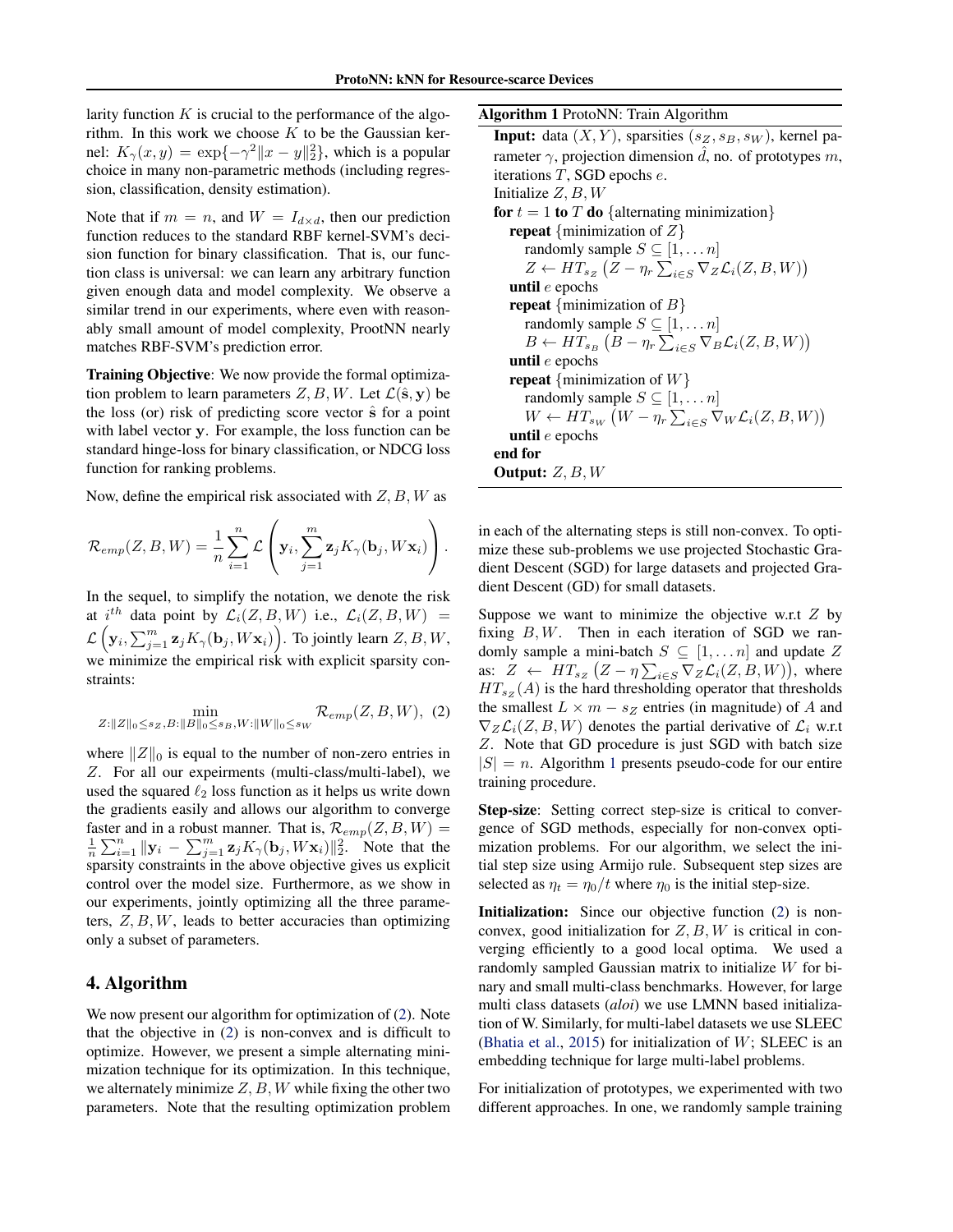<span id="page-4-0"></span>data points in the transformed space and assign them as the prototypes; this is a useful technique for multilabel problems. In the other approach, we run k-means clustering in the transformed space on data points belonging to each class and pick the cluster centers as our prototypes. We use this approach for binary and multi-class problems.

**Convergence:** Although Algorithm [1](#page-3-0) optimizes an  $\ell_0$  constrained optimization problem, we can still show that it converges to a local minimum due to smoothness of objective function [\(Blumensath & Davies,](#page-8-0) [2008\)](#page-8-0). Moreover, if the objective function satisfies strong convexity in a small ball around optima, then appropriate initialization leads to convergence to that optima [\(Jain et al.,](#page-8-0) [2014\)](#page-8-0). In fact, our next section presents such a strong convexity result (wrt B) if the data is generated from a mixture of well-separated Gaussians. Finally, our empirical results (Section [6\)](#page-5-0) indicate that the objective function indeed converges at a fast rate to a good local optimum leading to accurate models.

### 5. Analysis

In this section, we present an analysis of our approach for when data is generated from the following generative model: let each point  $x_i$  be sampled from a mixture of two Gaussians, i.e.,  $\mathbf{x}_i \stackrel{i.i.d}{\sim} 0.5 \cdot \mathcal{N}(\mu_+, I) + 0.5 \cdot \mathcal{N}(\mu_-, I) \in \mathbb{R}^d$ and the corresponding label  $y_i$  be the indicator of the Gaussian from which  $x_i$  is sampled. Now, it is easy to see that if the Gaussians are *well-separated* then one can design 2 prototypes  $\mathbf{b}_+^*$ ,  $\mathbf{b}_-^*$  such that the error of our method with  $W = I$  and fixed  $Z = [\mathbf{e}_1, \mathbf{e}_2]$  will lead to nearly Bayes' optimal classifier;  $e_i$  is the *i*-th canonical basis vector.

The goal of this section is to show that our method that optimizes the squared  $\ell_2$  loss objective [\(2\)](#page-3-0) w.r.t. prototypes B, converges at a linear rate to a solution that is in a *small ball* around the global optima, and hence leads to nearly optimal classification accuracy.

We would like to stress that the goal of our analysis is to justify our proposed approach in a simple and easy to study setting. We do not claim new bounds for the mixture of Gaussians problem; it is a well-studied problem with several solid solutions. Our goal is to show that our method in this simple setting indeed converges to a nearly optimal solution at linear rate, thus providing some intuition for its success in practice. Also, our current analysis only studies optimization w.r.t. the prototypes  $B$  while fixing projection matrix  $W$  and prototype label vectors  $Z$ . Studying the problem w.r.t. all the three parameters is significantly more challenging, and is beyond the scope of this paper.

Despite the simplicity of our model, ours is one of the first rigorous studies of a classification method that is designed for resource constrained problems. Typically, the proposed methods in this regime are only validated using empirical

results as theoretical study is quite challenging owing to the obtained non-convex optimization surface and complicated modeling assumptions.

For our first result, we ignore sparsity of B, i.e.,  $s_B = 2 \cdot d$ . We consider the RBF-kernel for K with  $\gamma^2 = \frac{1}{2}$ .

**Theorem 1.** Let  $X = [\mathbf{x}_1, ..., \mathbf{x}_n]$  and  $Y = [\mathbf{y}_1, ..., \mathbf{y}_n]$ *be generated from the above mentioned generative model. Set*  $W = I$ ,  $Z = [\mathbf{e}_1, \mathbf{e}_2]$  *and let*  $\mathbf{b}_+, \mathbf{b}_-$  *be the prototypes.*  $Let n \to \infty$ ,  $\bar{\mu} := \mu_+ - \mu_-.$  Also, let  $\Delta_+ := \mathbf{b}_+ - \mu_+$ ,  $\bm{\Delta}_- := \mathbf{b}_+ - \mu_-,$  and let  $\bm{\Delta_+}^T \bar{\mu} \geq -\frac{(1-\delta)}{2} \|\bar{\mu}\|^2$  for some *fixed constant*  $\delta > 0$ , and  $d \geq 8(\alpha - \delta) ||\bar{\mu}||^2$  for some *constant*  $\alpha > 0$ *. Then, the following holds for the gradient descent step*  $\mathbf{b}_+^{\prime} = \mathbf{b}_+ - \eta \nabla_{\mathbf{b}_+} \mathcal{R}$  *where*  $\mathcal{R} = \mathbb{E}[\mathcal{R}_{emp}]$ *, and*  $\eta \geq 0$  *is appropriately chosen:* 

$$
\begin{aligned} &\|\mathbf{b}_+{}'-\mu_+\|^2\leq \|\mathbf{b}_+-\mu_+\|^2\left(1-0.01\exp\left\{-\frac{\alpha\|\bar{\mu}\|^2}{4}\right\}\right),\\ &\text{if }\|\mathbf{\Delta}_+\|\geq 8\|\bar{\mu}\|\exp\left\{-\frac{\alpha\|\bar{\mu}\|^2}{4}\right\}. \end{aligned}
$$

See Appendix [8](#page-10-0) for a detailed proof of this as well as the below given theorem. The above theorem shows that if the Gaussians are well-separated and the starting  $\mathbf{b}_{+}$  is closer to  $\mu_+$  than  $\mu_-,$  then the gradient descent step decreases the distance between  $\mathbf{b}_{+}$  and  $\mu_{+}$  geometrically until  $\mathbf{b}_{+}$  converges to a small ball around  $\mu_+$ , the radius of the ball is exponentially small in  $\|\mu_+ - \mu_-\|$ . Note that our initialization method indeed satisfies the above mentioned assumption with at least a constant probability.

It is easy to see that in this setting, the loss function decomposes over independent terms from  $\mathbf{b}_+$  and  $\mathbf{b}_-$ , and hence an identical result can be obtained for b−. For simplicity, we present the result for  $n \to \infty$  (hence, expected value). Extension to finite samples should be fairly straightforward using standard tail bounds. The tail bounds will also lead to a similar result for SGD but with an added variance term.

Next, we show that if the  $b_+$  is even closer to  $\mu_+$ , then the objective function becomes *strongly convex* in  $\mathbf{b}_{+}, \mathbf{b}_{-}$ .

**Theorem 2.** Let  $X, Y, \bar{\mu}, \Delta_+, \Delta_-$  be as given in Theo*rem 1.* Also, let  $\Delta_{+}^T \overline{\mu} \geq -\frac{(1-\delta)}{2} ||\overline{\mu}||^2$ , for some small *constant*  $\delta > 0$ ,  $\|\bar{\mu}\|^2 \ge \frac{4}{(\ln 0.1)\delta}$ *, and*  $\|\tilde{\mathbf{\Delta}}_+\|^2 \le 0.5$ *. Then,*  $\mathcal{R}$  with  $W = I$  and  $Z = [\mathbf{e}_1, \mathbf{e}_2]$  *is a strongly convex function of* B *with condition number bounded by* 20*.*

Note that the initialization assumptions are much more strict here, but strong convexity with bounded condition number provides significantly faster convergence to optima. Moreover, this theorem also justifies our IHT based method. Using standard tail bounds, it is easy to show that if n grows linearly with  $s_B$  rather than d, the condition number bound still holds over sparse set of vectors, i.e., for sparse  $\mu_+$ ,  $\mu_-$  and sparse  $\mathbf{b}_+$ ,  $\mathbf{b}_-$ . Using this restricted strong convexity with [\(Jain et al.,](#page-8-0) [2014\)](#page-8-0) guarantees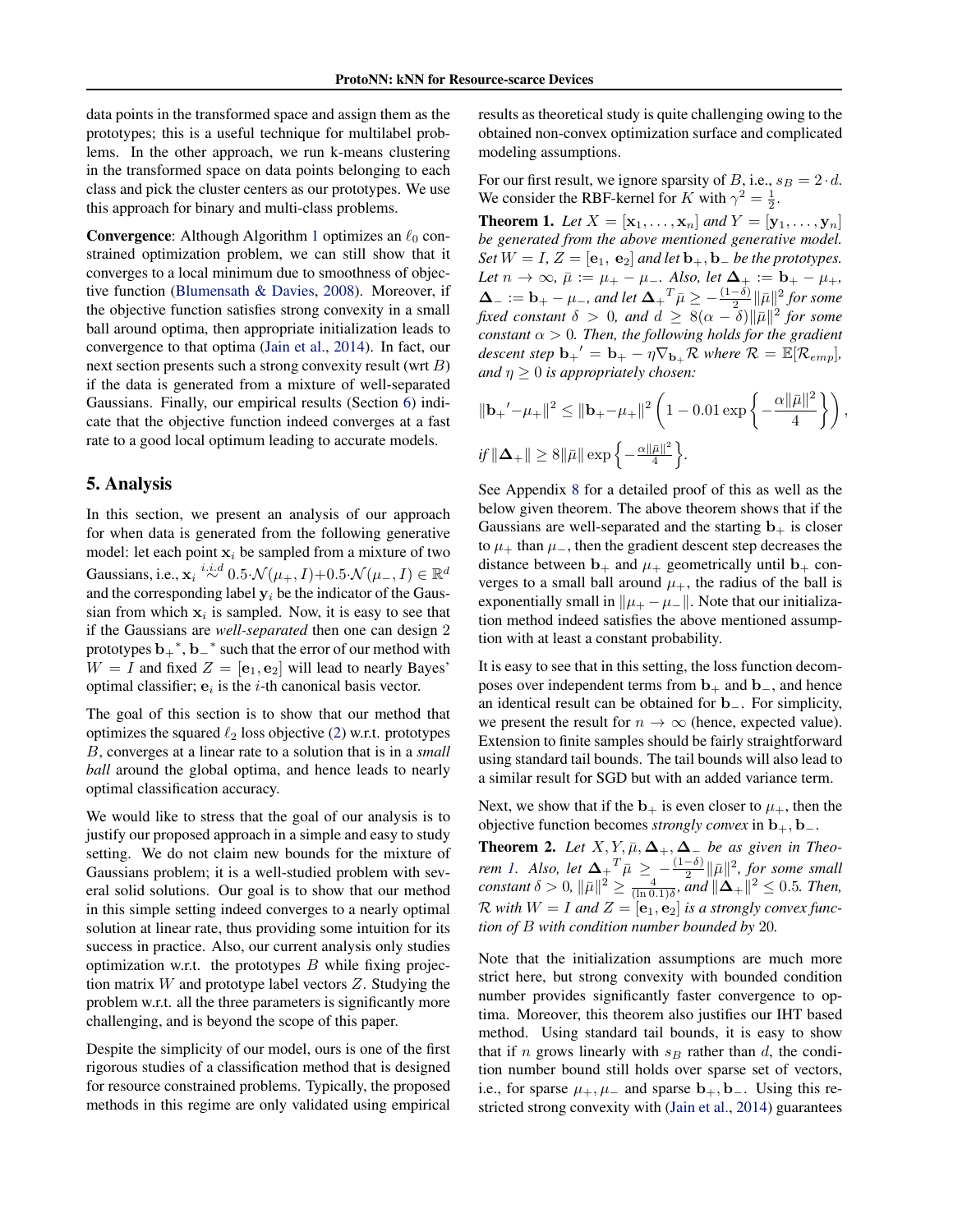<span id="page-5-0"></span>

Figure 1. Model size (kB, X-axis) vs Accuracy (%, Y-axis): comparison of ProtoNN against existing compression algorithms on various datasets. The left two columns show the plots for binary datasets and the right most column shows the plots for multiclass datasets. For small model size, ProtoNN is significantly more accurate than baselines.

that with just  $O(s_B \log d)$  samples, our method will converge to a small ball around sparse  $\mu$  in polynomial time. We skip these standard details as they are orthogonal to the main point of this analysis section.

### 6. Experiments

In this section we present the performance of ProtoNN on various benchmark binary, multiclass and multilabel datasets with a goal to demonstrate the following aspects:

a) In severely resource constrained settings where we require model sizes to be less than 2kB (which occur routinely for IoT devices like Arduino Uno), we outperform all state-of-the art compressed methods.

b) For model sizes in the range  $16 - 32$  kB, we achieve comparable accuracies to the best uncompressed methods. c) In multiclass and multilabel problems we achieve near state-of-the-art accuracies with an order of magnitude reduction in model size, thus showing our approach is flexible and general enough to handle a wide variety of problems.

Experimental Settings: *Datasets:* Table [3](#page-15-0) in Appendix [9.1](#page-14-0) lists the binary, multiclass and multilabel datasets used in our experiments. For binary and multiclass datasets, we standardize each feature in the data to zero-mean and unit-variance. For multilabel datasets, we normalize the feature vector of each data point by projecting it onto a unit norm ball which preserves data sparsity. *Hyperparameters:* In all our experiments, we fix the no. of alternating minimization iterations(T) to 150. Each such iteration does e-many epochs each over the 3 parameters,  $W, B$ , and  $Z$ . For small binary and multiclass datasets we do GD with e set to 20. For multilabel and large multiclass (*aloi*) datasets, we do SGD with e set to 5, batch size to 512. Kernel parameter  $\gamma$  is computed after initializing  $B, W$  as  $\frac{2.5}{\text{median}(D)}$ , where D is the set of distances between prototypes and training points in the transformed space and is defined as  $D = {\{\|\mathbf{b}_j - W\mathbf{x}_i\|_2\}}_{i \in [n], j \in [m]}.$ 

ProtoNN vs. Uncompressed Baselines: In this experiment we compare the performance of ProtoNN with uncompressed baselines and demonstrate that even with compression, ProtoNN achieves near state-of-the-art accuracies. We restrict the model size of ProtoNN to 16kB for binary datasets and to 64kB for multiclass datasets and don't place any constraints on the model sizes of baselines. We compare ProtoNN with: GBDT, RBF-SVM, 1-Hidden Layer Neural Network (1-hidden NN), kNN, BNC and SNC. For baselines the optimal hyper-parameters are selected through cross-validation. For SNC, BNC we set projection dimensions to 100, 1280 respectively and compression ratios to 16%, 1%. For ProtoNN, hyper-parameters are set based on the following heuristics which ensure that the model size constraints are satisfied: **Binary:**  $\hat{d} = 10$ ,  $s_Z = s_B = 0.8$ .  $m = 40$  if  $s_W = 1.0$  gives model larger than 16kB. Else,  $s_W = 1.0$  and m is increased to reach 16 kB model. **Multiclass:**  $\hat{d} = 15$ ,  $s_Z = s_B = 0.8$ .  $m = 5$ /class if  $s_W = 1.0$  gives model larger than 64kb. Else, m is increased to reach 64 kB model. *CUReT* which has 61 classes, requires smaller  $s_Z$  to satisfy model size constraints.

We use the above parameter settings for all binary, multiclass datasets except for binary versions of *usps*, *character* and *eye* which require 5-fold cross validation. Table [1](#page-6-0) presents the results on binary datasets and Table [2](#page-6-0) presents the results on multiclass datasets. For most of the datasets, ProtoNN gets to within  $1-2%$  accuracy of the best uncompressed baseline with 1 − 2 *orders of magnitude* reduction in model size. For example on *character recognition*, ProtoNN is 0.5% more accurate than the best method (RBF-SVM) while getting  $\approx 400 \times$  compression in model size. Similarly, on *letter-26*, our method is within 0.5% accuracy of RBF-SVM while getting  $\approx 9 \times$  compression. Also note that ProtoNN with 16kB models is still able to outperform BNC, SNC on most of the datasets.

ProtoNN vs. Compressed Baselines: In this experiment we compare the performance of ProtoNN with other stateof-the-art compressed methods in the 2-16kB model size regime: BudgetRF [\(Nan et al.,](#page-8-0) [2015\)](#page-8-0), Decision Jungle [\(Shotton et al.,](#page-8-0) [2013\)](#page-8-0), LDKL [\(Jose et al.,](#page-8-0) [2013\)](#page-8-0), Tree Pruning [\(Dekel et al.,](#page-8-0) [2016\)](#page-8-0), GBDT [\(Friedman,](#page-8-0) [1999\)](#page-8-0), Budget Prune [\(Nan et al.,](#page-8-0) [2016\)](#page-8-0), SNC and NeuralNet Pruning [\(Han et al.,](#page-8-0) [2016\)](#page-8-0). All baselines plots are obtained via cross-validation. Figure 1 presents the memory vs. accuracy plots. Hyper-parameters of ProtoNN are set as follows: **Binary:**  $s_B = s_Z = 0.8$ . For  $[2, 4, 8, 16]$ kB,  $\hat{d} = [5, 5, 10, 15]$ .  $s_W$ , m are set using the same heuristic mentioned in the previous paragraph. Multiclass:  $s_B = 0.8$ . For [16, 32, 64, 128] kB,  $d = [10, 15, 15, 20]$ .  $s_W$ ,  $s_Z$ ,  $m$  are set as defined in the previous paragraph.

ProtoNN values obtained with the above hyper-parameters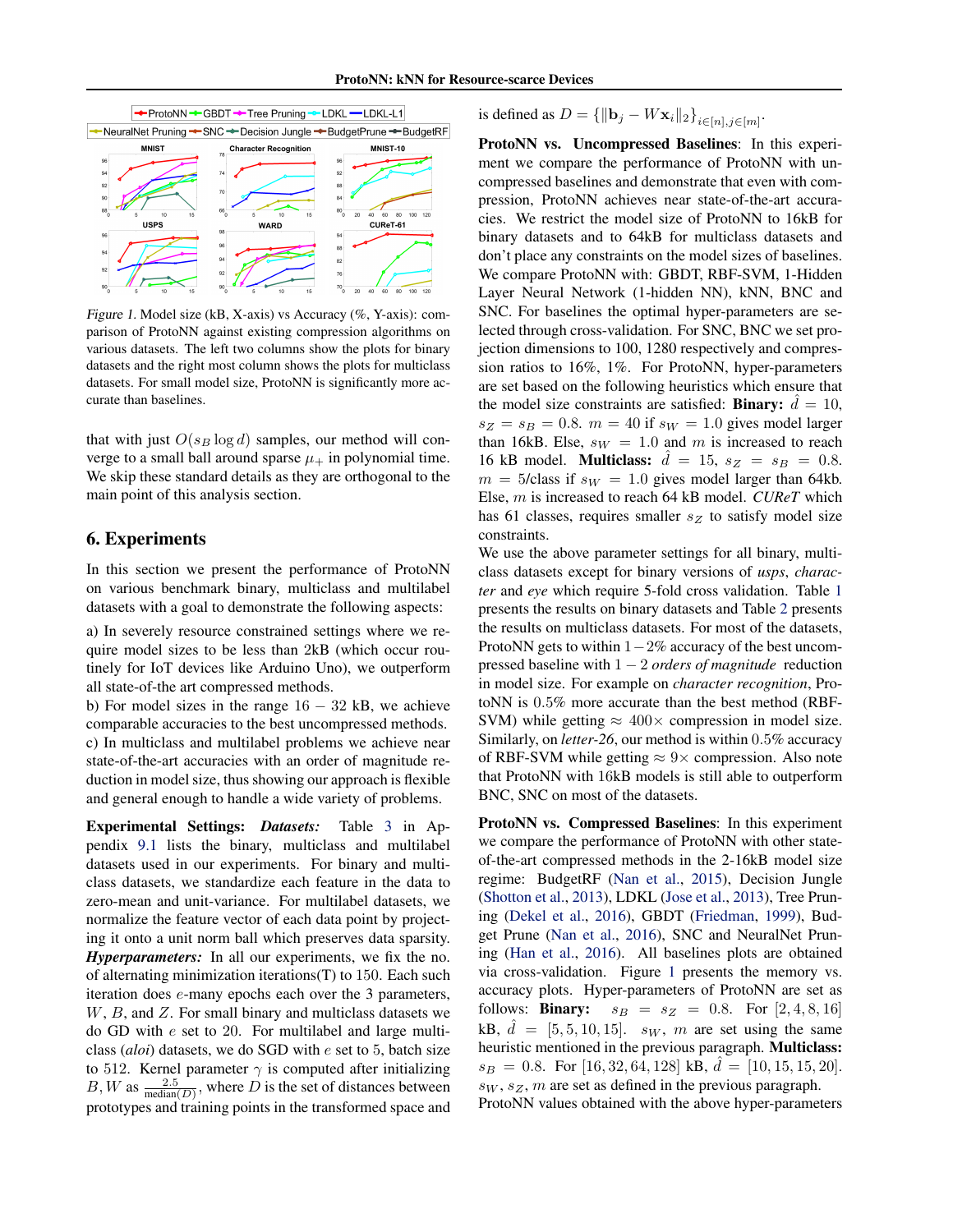| <b>Dataset</b>        |                   | <b>ProtoNN</b> | <b>kNN</b> | <b>SNC</b> | <b>BNC</b> | <b>GBDT</b> | 1-hidden NN | <b>RBF-SVM</b> |
|-----------------------|-------------------|----------------|------------|------------|------------|-------------|-------------|----------------|
| character recognition | model size $(kB)$ | 15.94          | 6870.3     | 441.2      | 70.88      | 625         | 314.06      | 6061.71        |
|                       | accuracy          | 76.14          | 67.28      | 74.87      | 70.68      | 72.38       | 72.53       | 75.6           |
| eye                   | model size $(kB)$ | 10.32          | 14592      | 3305       | 1311.4     | 234.37      | 6401.56     | 7937.45        |
|                       | accuracy          | 90.82          | 76.02      | 87.76      | 80.61      | 83.16       | 90.31       | 93.88          |
| mnist                 | model size $(kB)$ | 15.96          | 183750     | 4153.6     | 221.35     | 1171.87     | 3070        | 35159.4        |
|                       | accuracy          | 96.5           | 96.9       | 95.74      | 98.16      | 98.36       | 98.33       | 98.08          |
| usps                  | model size (kB)   | 11.625         | 7291       | 568.8      | 52.49      | 234.37      | 504         | 1659.9         |
|                       | accuracy          | 95.67          | 96.7       | 97.16      | 95.47      | 95.91       | 95.86       | 96.86          |
| ward                  | model size $(kB)$ | 15.94          | 17589.8    | 688        | 167.04     | 1171.87     | 3914.06     | 7221.75        |
|                       | accuracy          | 96.01          | 94.98      | 96.01      | 93.84      | 97.77       | 92.75       | 96.42          |
| cifar                 | model size $(kB)$ | 15.94          | 78125      | 3360       | 144.06     | 1562.5      | 314.06      | 63934.2        |
|                       | accuracy          | 76.35          | 73.7       | 76.96      | 73.74      | 77.19       | 75.9        | 81.68          |

<span id="page-6-0"></span>Table 1. Comparison of ProtoNN with uncompressed baselines on binary datasets. Model size is computed as  $\#parameters \times 4$  bytes; sparse matrices taking an extra 4 bytes for each non-zero entry, for the index. For BNC it is computed as  $\#parameters/8$  bytes. GBDT model size is computed using the file size on disk.

Table 2. Comparison of ProtoNN with uncompressed baselines on multiclass datasets. First number in each cell refers to the model size in kB and the second number denotes accuracy. Refer to Table 1 for details about calculation of model size.

| <b>Dataset</b> | <b>ProtoNN</b><br>(64kB) | <b>kNN</b> | <b>SNC</b> | <b>BNC</b> | <b>GBDT</b> | 1-hidden<br><b>NN</b> | <b>RBF</b><br><b>SVM</b> |
|----------------|--------------------------|------------|------------|------------|-------------|-----------------------|--------------------------|
| letter-26      | 63.4                     | 1237.8     | 145.08     | 31.95      | 20312       | 164.06                | 568.14                   |
|                | 97.10                    | 95.26      | 96.36      | 92.5       | 97.16       | 96.38                 | 97.64                    |
| mnist-10       | 63.4                     | 183984.4   | 4172       | 220.46     | 5859.37     | 4652.34               | 39083.7                  |
|                | 95.88                    | 94.34      | 93.6       | 96.68      | 97.9        | 98.44                 | 97.3                     |
| usps-10        | 63.83                    | 7291.4     | 568.8      | 51.87      | 390.62      | 519.53                | 1559.6                   |
|                | 94.92                    | 94.07      | 94.77      | 91.23      | 94.32       | 94.32                 | 95.4                     |
| curet-61       | 63.14                    | 10037.5    | 513.3      | 146.70     | 2382.81     | 1310                  | 8940.8                   |
|                | 94.44                    | 89.81      | 95.87      | 91.87      | 90.81       | 95.51                 | 97.43                    |

are reported for all datasets, except *usps* and *character recognition* which require 5-fold cross validation. ProtoNN performs significantly better than the baselines on all the datasets. This is especially true in the 2kB regime, where ProtoNN is  $\geq 5\%$  more accurate on most of the datasets.

ProtoNN on Multilabel and Large Multiclass Datasets: We now present the performance of ProtoNN on larger datasets. Here, we experimented with the following datasets: *aloi* dataset which is a relatively large multiclass dataset , *mediamill, delicious, eurlex* which are smallmedium sized multilabel datasets.

We set the hyper-parameters of ProtoNN as follows.  $d$ is set to 30 for all datasets, except for eurlex for which we set it to 100. Other parameters are set as follows:  $s_W = 1$ ,  $s_B = 1$ ,  $s_Z = 5/L$  for *aloi* and  $s_Z$  = 2(avg. number of labels per training point)/L for multilabel datasets,  $m = 2 \cdot L$  for multilabel datasets.

For *aloi*, we compare ProtoNN with the following baselines: 1vsA L2 Logistic Regression (1vsA-Logi), RBF-SVM, FastXML: a large-scale multilabel method [\(Prabhu](#page-8-0) [& Varma,](#page-8-0) [2014\)](#page-8-0), Recall Tree: a scalable method for large multiclass problems [\(Daume III et al.,](#page-8-0) [2016\)](#page-8-0). For 1vsA-Logi, Recall Tree we perform cross validation to pick the best tuning parameter. For FastXML we use the default parameters. For RBF-SVM we set  $\gamma$  to the default value  $1/d$  and do a limited tuning of the regularization parameter. Left table of Figure [2](#page-7-0) shows that ProtoNN (with  $m =$ 5000) gets to within 1% of the accuracy of RBF-SVM with just  $(1/50)^{th}$  of its model size and 50 times fewer floating point computations per prediction. For a better comparison of ProtoNN with FastXML, we set the number of prototypes ( $m = 1500$ ) such that computations/prediction of both the methods are almost the same. We can see that ProtoNN gets similar accuracy as FastXML but with a model size 2 orders of magnitude smaller than FastXML. Finally, our method has almost same prediction cost as Recall-Tree but with 10% higher accuracy and  $4\times$  smaller model size. Right table of Figure [2](#page-7-0) presents preliminary results on multilabel datasets. Here, we compare ProtoNN with SLEEC, FastXML and DiSMEC (Babbar  $\&$  Shölkopf, [2016\)](#page-8-0), which learns a 1vsA linear-SVM in a distributed fashion. ProtoNN almost matches the performance of all baselines with huge reduction in model size.

These results show that ProtoNN is very flexible and can handle a wide variety of problems very efficiently. SNC doesn't have such flexibility. For example, it can't be naturally extended to handle multilabel classification problems.

ProtoNN vs. BNC, SNC: In this experiment, we do a thorough performance comparison of ProtoNN with BNC and SNC. To show that ProtoNN learns better prototypes than BNC, SNC, we fix the projection dimension  $\tilde{d}$  of all the methods and vary the number of prototypes  $m$ . To show that ProtoNN learns a better embedding, we fix  $m$  and vary  $d.$  For BNC, which learns a binary embedding,  $d$  is chosen such that the  $\#parameters$  in its transformation matrix is 32 times the  $\#parameters$  in transformation matrices of ProtoNN, SNC.  $m$  is chosen similarly. Figure [3](#page-7-0) presents the results from this experiment on *mnist* binary dataset. We use the following hyper parameters for ProtoNN:  $s_W = 0.1, s_Z = s_B = 1.0$ . For SNC, we hard threshold the input transformation matrix so that it has sparsity 0.1. Note that for small  $d$  our method is as much as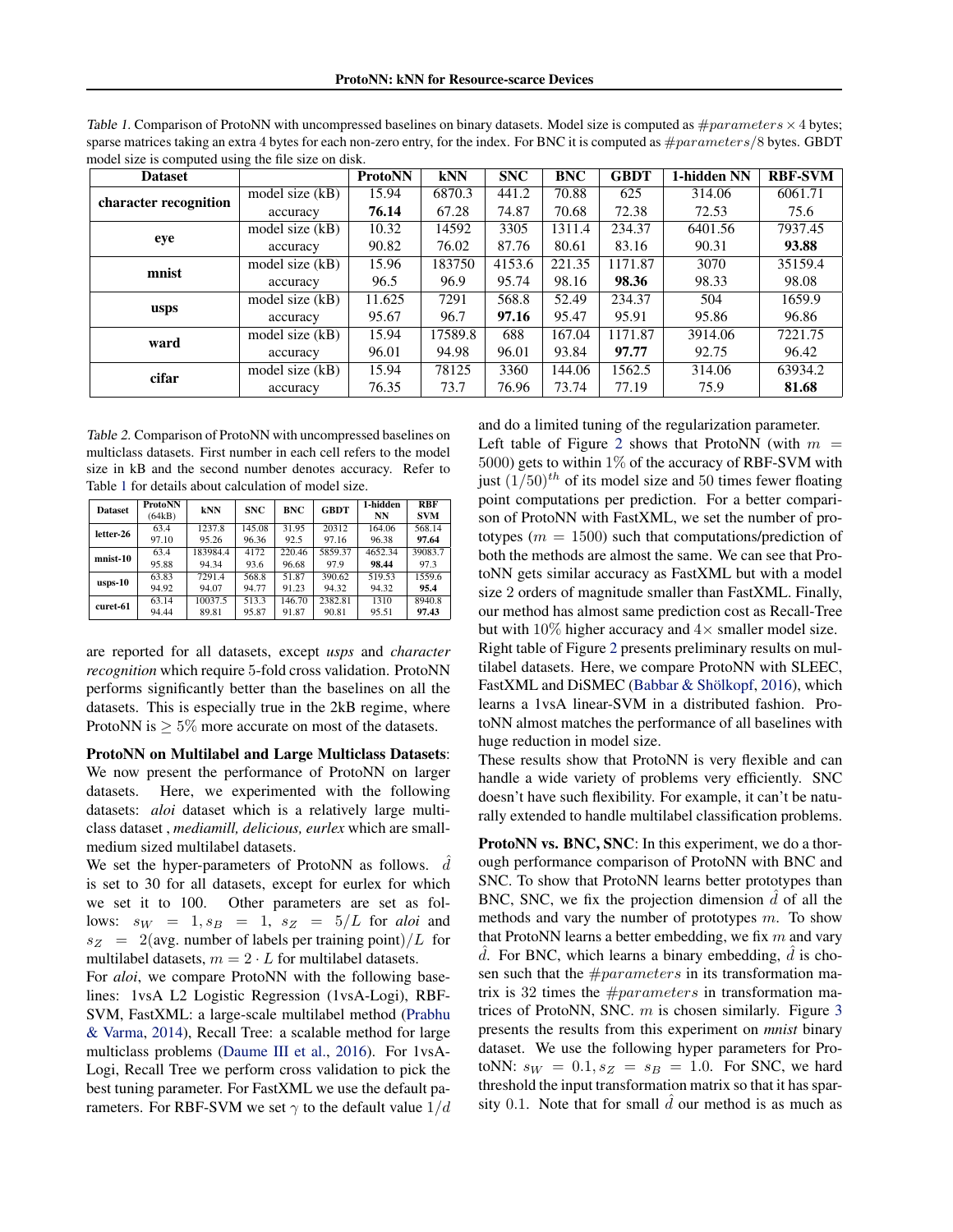<span id="page-7-0"></span>Figure 2. Left Table: ProtoNN vs baselines on *aloi* dataset. For Recall Tree we couldn't compute the avg. number of computations needed per prediction, instead we report the prediction time w.r.t 1vsA-Logi. Right Table: ProtoNN vs baselines on multilabel datasets. For SLEEC and FastXML we use the default parameters from the respective papers. Both the tables show that our method achieves similar accuracies as the baselines, but often with 1 − 2 orders of magnitude compression in model size. On *aloi* our method is at most 2 slower than 1-vs-all while RBF-SVM is  $115\times$  slower.

| Method             | <b>Accuracy</b>         | <b>Model Size(MB)</b> | computations/prediction |  |
|--------------------|-------------------------|-----------------------|-------------------------|--|
|                    |                         |                       | w.r.t 1vsA-Logi         |  |
| 1vsA-Logi          | 86.96                   | 0.512                 |                         |  |
| <b>RBF-SVM</b>     | 94.77                   | 38.74                 | 115.7                   |  |
| <b>FastXML</b>     | 89.86                   | 254.53                | 0.752                   |  |
| <b>Recall Tree</b> | 85.15                   | 3.69                  | 2.89*                   |  |
| <b>ProtoNN</b>     | 89.6                    | 0.315                 | 0.792                   |  |
| $(m = 1500)$       |                         |                       |                         |  |
| <b>ProtoNN</b>     | 94.05                   | 0.815                 | 2.17                    |  |
| $(m = 5000)$       |                         |                       |                         |  |
|                    | $\hat{\mathbf{d}} = 15$ |                       | $m = 40$                |  |



Figure 3. Comparison of ProtoNN with BNC, SNC on *mnist* binary dataset with varying projection dimension  $\hat{d}$  or number of prototypes m.

20% more accurate than SNC, 5% more accurate than BNC and reaches nearly optimal accuracy for small  $\hat{d}$  or  $m$ .

Remark 1. *Before we conclude the section we provide some practical guidelines for hyper-parameter selection in ProtoNN. Consider the following two cases:*

*a)* Small  $L$  ( $L \leq 0.1d$ ): *In this case, parameters d and* s<sup>W</sup> *govern the model size. Given a model size constraint, fixing one parameter fixes the other, so that we effectively have one hyper-parameter to cross-validate. Choosing* m *such that*  $10 \le m/L \le 20$  *typically gives good accuracies. b*) Large  $L(L \gtrsim 0.1d)$ : *In this case,*  $s_Z$  *also governs the model size.*  $s_Z$ ,  $s_W$  *and*  $\hat{d}$  *can be selected through crossvalidation. If the model size allows it, increasing*  $\hat{d}$  *typically helps. Fixing* m/L *to a reasonable value such as 3-10 for medium* L*, 1-2 for large* L *typically gives good accuracies.*

### 7. Experiments on tiny IoT devices

In the previous section, we showed that ProtoNN gets better accuracies than other compressed baselines at low model size regimes. For small devices, it is also critical to study other aspects like energy consumption, which severely impact the effectiveness of a method in practice. In this section, we study the energy consumption and prediction time of ProtoNN model of size 2kB when deployed on an Arduino Uno.The Arduino Uno has an 8 bit, 16 MHz Atmega328P microcontroller, with 2kB of SRAM and 32kB

| <b>Dataset</b> |            | <b>FastXML</b> | <b>DiSMEC</b> | <b>SLEEC</b> | <b>ProtoNN</b> |
|----------------|------------|----------------|---------------|--------------|----------------|
| mediamill      | model size | 7.64M          | 48.48K        | 57.95M       | 54.8K          |
| $n = 30993$    | P@1        | 83.65          | 87.25         | 86.12        | 85.19          |
| $d = 120$      | P@3        | 66.92          | 69.3          | 70.31        | 69.01          |
| $L = 101$      | P@5        | 52.51          | 54.19         | 56.33        | 54.39          |
| delicious      | model size | 36.87M         | 1.97M         | 7.34M        | 925.04K        |
| $n = 12920$    | P@1        | 69.41          | 66.14         | 67.77        | 68.92          |
| $d = 500$      | P@3        | 64.2           | 61.26         | 61.27        | 63.04          |
| $L=983$        | P@5        | 59.83          | 56.30         | 56.62        | 58.32          |
| eurlex         | model size | 410.8M         | 79.86M        | 61.74M       | 5.03M          |
| $n = 15539$    | P@1        | 71.36          | 82.40         | 79.34        | 77.74          |
| $d = 5000$     | P@3        | 59.85          | 68.50         | 64.25        | 65.01          |
| $L = 3993$     | P@5        | 50.51          | 57.70         | 52.29        | 53.98          |



Figure 4. Prediction time and energy consumed by ProtoNN (2kB) and its optimized version against baselines. The accuracy of each model is on top of its prediction time bar.

of read-only flash. We compare ProtoNN with 3 baselines (LDKL-L1, NeuralNet Pruning, L1 Logistic) on 4 binary datasets. Figure 4 presents the results from this experiment. ProtoNN shows almost the same characteristics as a simple linear model (L1-logistic) in most cases while providing significantly more accurate predictions.

Further optimization: The Atmega328P microcontroller supports native integer arithmetic at  $\approx 0.1 \mu s$ /operation, software-based floating point arithmetic at  $\approx$ 6µs/operation; exponentials are a further order slower. It is thus desirable to perform prediction only using integers. We implemented an integer version of ProtoNN to leverage this. We factor out a common float value from the parameters and round the residuals by 1-byte integers. To avoid computing the exponentials, we store a pre-computed table of approximate exponential values. As can be seen in Figure 4, this optimized version of ProtoNN loses only a little accuracy, but obtains  $\approx 2 \times$  reduction in energy and prediction cost.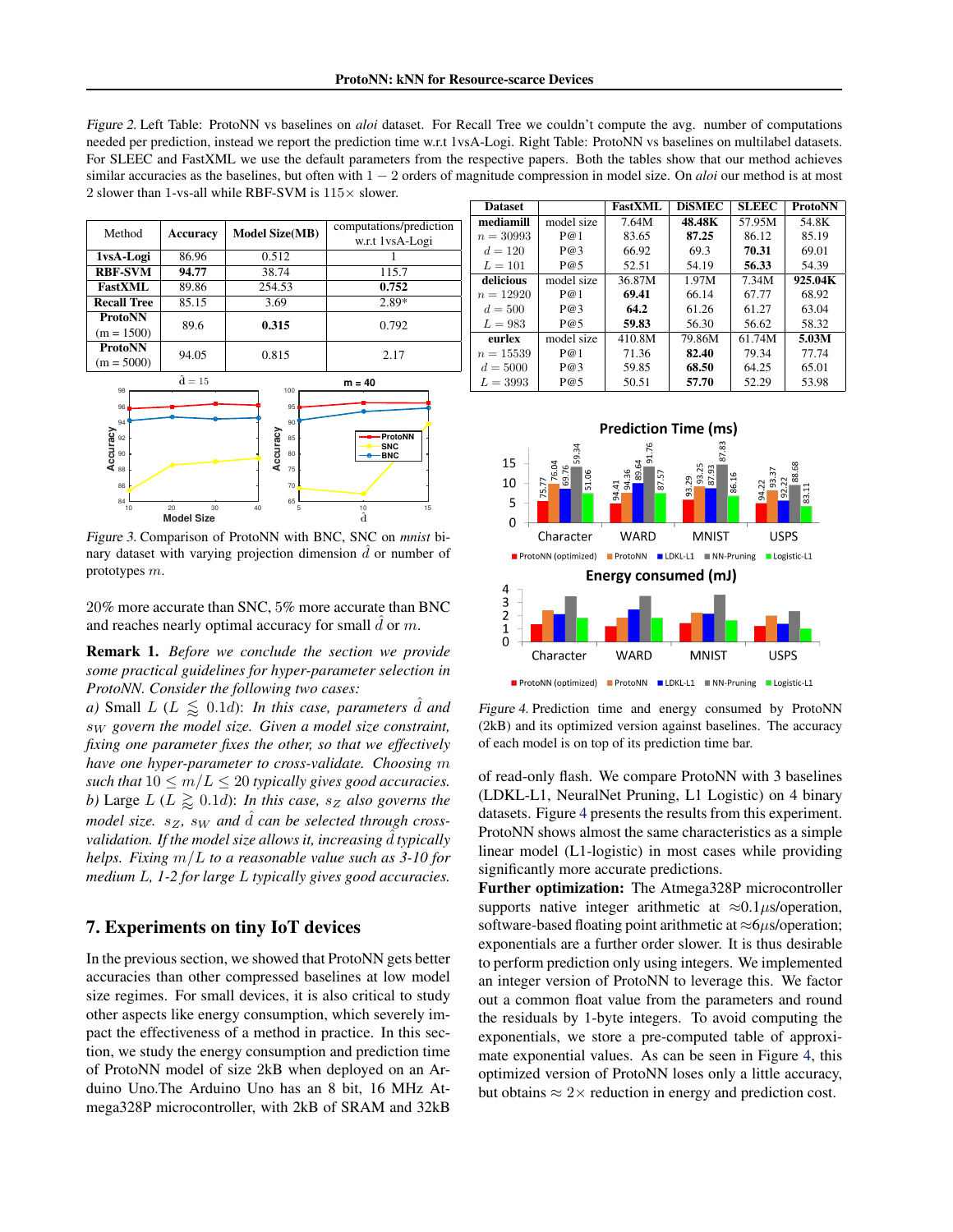### <span id="page-8-0"></span>References

- Angiulli, Fabrizio. Fast condensed nearest neighbor rule. In *ICML*, 2005.
- Babbar, Rohit and Shölkopf, Bernhard. Dismec-distributed sparse machines for extreme multi-label classification. In *arXiv preprint arXiv:1609.02521, Accepted for Web Search and Data Mining Conference (WSDM) 2017*, 2016.
- Bentley, Jon Louis. Multidimensional binary search trees used for associative searching. *Commun. ACM*, 18:509– 517, 1975.
- Beygelzimer, Alina, Kakade, Sham, and Langford, John. Cover trees for nearest neighbor. In *ICML*, 2006.
- Bhatia, Kush, Jain, Himanshu, Kar, Purushottam, Varma, Manik, and Jain, Prateek. Sparse local embeddings for extreme multi-label classification. In *NIPS*, pp. 730–738, 2015.
- Blumensath, Thomas and Davies, Mike E. Iterative thresholding for sparse approximations. *Journal of Fourier Analysis and Applications*, 14:629–654, 2008.
- Cover, T. and Hart, P. Nearest neighbor pattern classification. *IEEE Trans. Inf. Theor.*, 13:21–27, 2006.
- Daume III, Hal, Karampatziakis, Nikos, Langford, John, and Mineiro, Paul. Logarithmic time one-against-some. *arXiv preprint arXiv:1606.04988*, 2016.
- Davis, Jason V., Kulis, Brian, Jain, Prateek, Sra, Suvrit, and Dhillon, Inderjit S. Information-theoretic metric learning. In *ICML*, 2007.
- Dekel, O., Jacobbs, C., and Xiao, L. Pruning decision forests. In *Personal Communications*, 2016.
- Devi, V Susheela and Murty, M Narasimha. An incremental prototype set building technique. *Pattern Recognition*, 35, 2002.
- Friedman, Jerome H. Stochastic gradient boosting. *Computational Statistics and Data Analysis*, 38:367–378, 1999.
- Gionis, Aristides, Indyk, Piotr, Motwani, Rajeev, et al. Similarity search in high dimensions via hashing. In *VLDB*, volume 99, pp. 518–529, 1999.
- Goldberger, Jacob, Roweis, Sam T., Hinton, Geoffrey E., and Salakhutdinov, Ruslan. Neighbourhood components analysis. In *NIPS*, 2004.
- Han, S., Mao, H., and Dally, W. J. Deep compression: Compressing deep neural networks with pruning, trained quantization and huffman coding. In *ICLR*, 2016.
- Jain, Prateek, Tewari, Ambuj, and Kar, Purushottam. On iterative hard thresholding methods for high-dimensional m-estimation. In *NIPS*, pp. 685–693, 2014.
- Jose, Cijo, Goyal, Prasoon, Aggrwal, Parv, and Varma, Manik. Local deep kernel learning for efficient nonlinear SVM prediction. In *Proceedings of the 30th International Conference on Machine Learning, ICML 2013, Atlanta, GA, USA, 16-21 June 2013*, pp. 486–494, 2013.
- Kulis, Brian and Darrell, Trevor. Learning to hash with binary reconstructive embeddings. In *Advances in neural information processing systems*, pp. 1042–1050, 2009.
- Kusner, Matt J., Tyree, Stephen, Weinberger, Kilian, and Agrawal, Kunal. Stochastic neighbor compression. In *ICML*, 2014.
- Liu, Wei, Wang, Jun, Ji, Rongrong, Jiang, Yu-Gang, and Chang, Shih-Fu. Supervised hashing with kernels. In *Computer Vision and Pattern Recognition (CVPR), 2012 IEEE Conference on*, pp. 2074–2081. IEEE, 2012.
- Mollineda, Ramón Alberto, Ferri, Francesc J, and Vidal, Enrique. An efficient prototype merging strategy for the condensed 1-nn rule through class-conditional hierarchical clustering. *Pattern Recognition*, 35:2771–2782, 2002.
- Nan, F., Wang, J., and Saligrama, V. Feature-budgeted random forest. In *ICML*, 2015.
- Nan, Feng, Wang, Joseph, and Saligrama, Venkatesh. Pruning random forests for prediction on a budget. In *Advances in Neural Information Processing Systems 29: Annual Conference on Neural Information Processing Systems 2016, December 5-10, 2016, Barcelona, Spain*, pp. 2334–2342, 2016.
- Norouzi, Mohammad, Fleet, David J, and Salakhutdinov, Ruslan R. Hamming distance metric learning. In *Advances in neural information processing systems*, pp. 1061–1069, 2012.
- Prabhu, Yashoteja and Varma, Manik. Fastxml: A fast, accurate and stable tree-classifier for extreme multi-label learning. In *KDD*, 2014.
- Shotton, J., Sharp, T., Kohli, P., Nowozin, S., Winn, J., and Criminisi, A. Decision jungles: Compact and rich models for classification. In *NIPS*, 2013.
- Wang, Wenlin, Chen, Changyou, Chen, Wenlin, Rai, Piyush, and Carin, Lawrence. Deep metric learning with data summarization. In *Joint European Conference on Machine Learning and Knowledge Discovery in Databases*, pp. 777–794. Springer, 2016.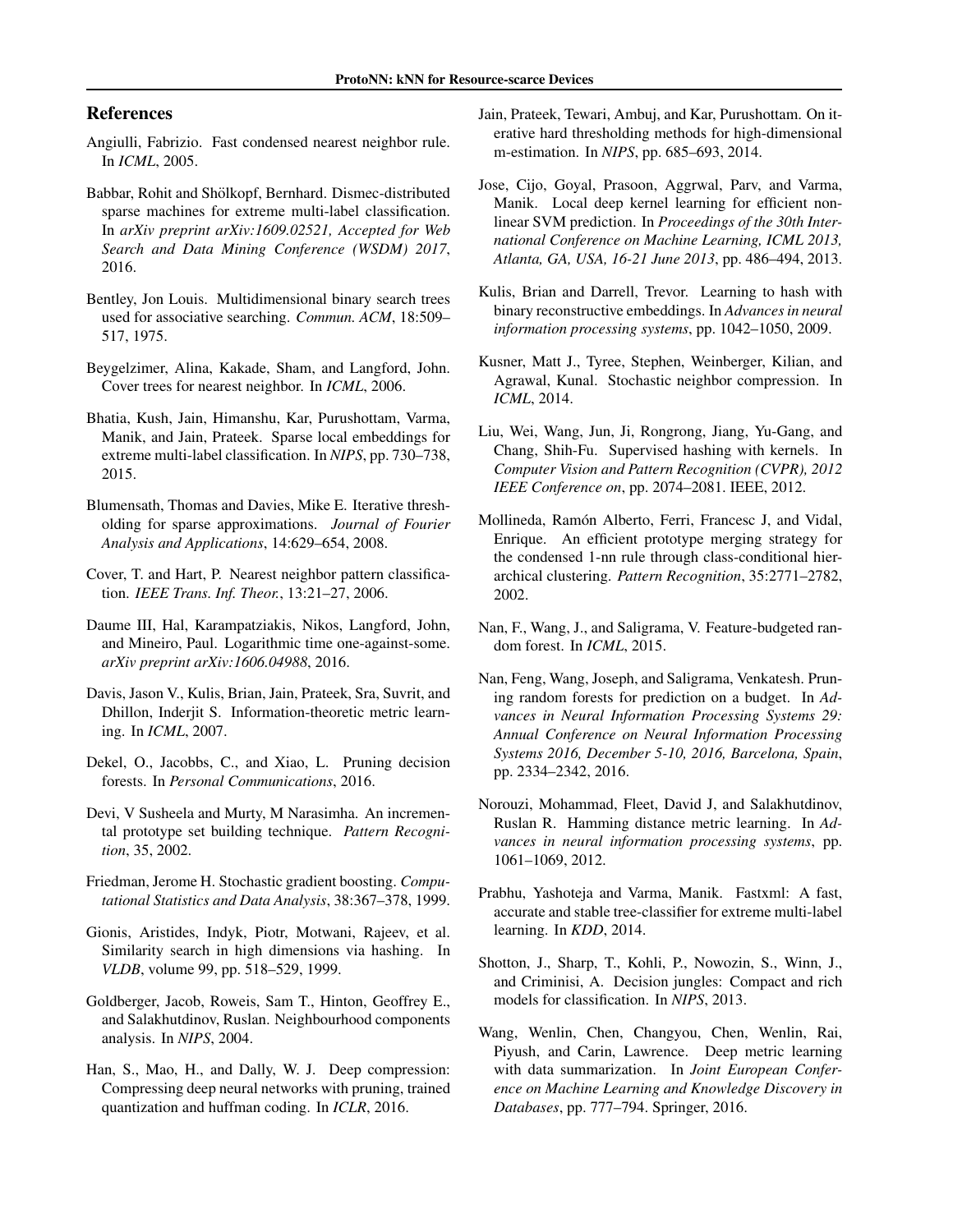- <span id="page-9-0"></span>Weinberger, Kilian Q. and Saul, Lawrence K. Distance metric learning for large margin nearest neighbor classification. *J. Mach. Learn. Res.*, 10:207–244, 2009.
- Weiss, Yair, Torralba, Antonio, and Fergus, Robert. Spectral hashing. In *NIPS*, pp. 1753–1760. Curran Associates, Inc, 2008.
- Zhong, Kai, Guo, Ruiqi, Kumar, Sanjiv, Yan, Bowei, Simcha, David, and Dhillon, Inderjit. Fast Classification with Binary Prototypes. In Singh, Aarti and Zhu, Jerry (eds.), *Proceedings of the 20th International Conference on Artificial Intelligence and Statistics*, volume 54 of *Proceedings of Machine Learning Research*, pp. 1255–1263, Fort Lauderdale, FL, USA, 20–22 Apr 2017. PMLR. URL [http://proceedings.mlr.](http://proceedings.mlr.press/v54/zhong17a.html) [press/v54/zhong17a.html](http://proceedings.mlr.press/v54/zhong17a.html).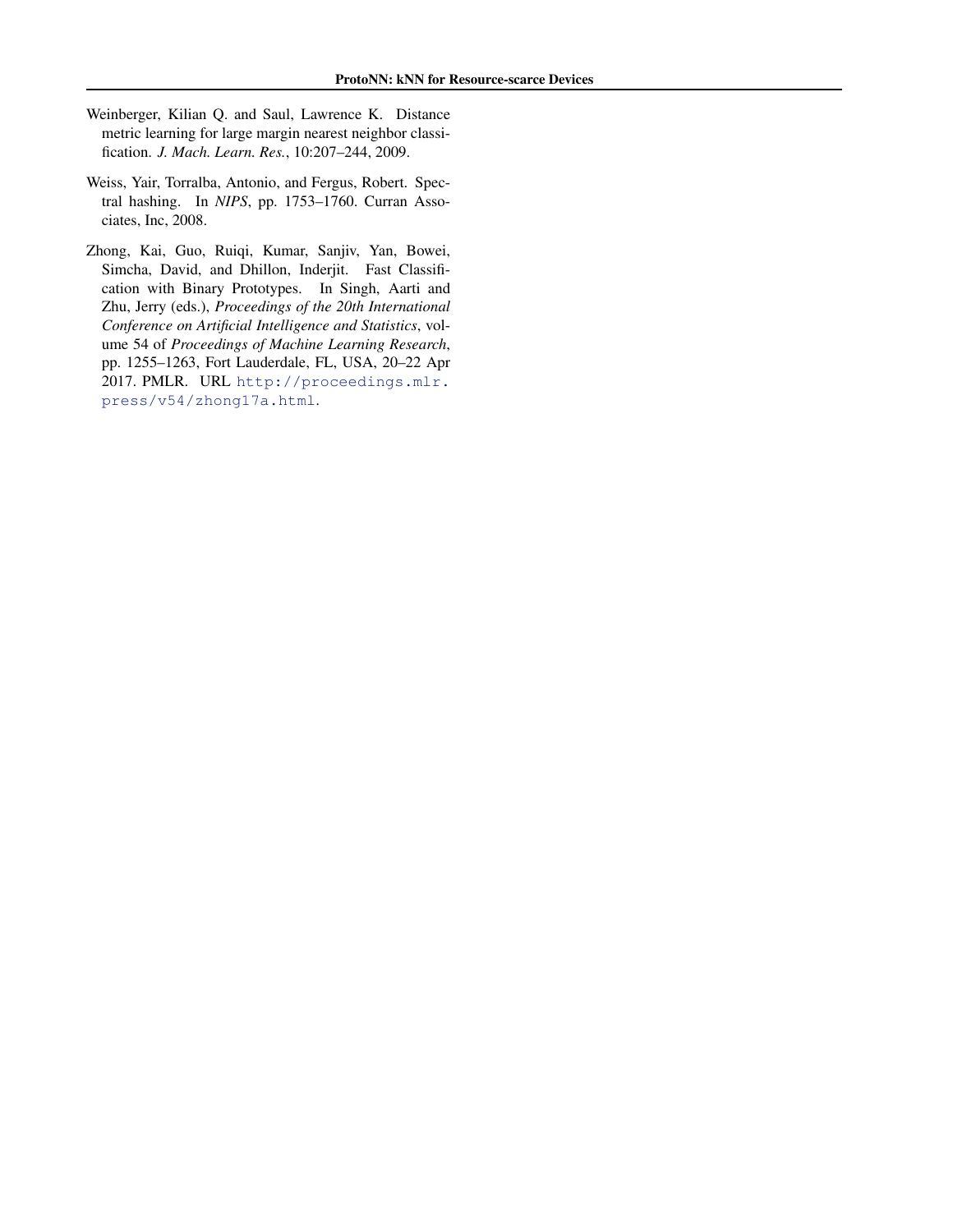# <span id="page-10-0"></span>8. Appendix

For the entirety of this section, assume  $W = I$  and  $Z = I_2$ .

#### 8.1. Derivation of gradient of the loss with respect to prototypes

In this subsection, we will derive the gradient of the expected loss function with respect to  $B$  under the general mixture of Gaussian model. That is,  $\mathbf{x} \sim \frac{1}{2} \mathcal{N}(\mu_+, \Sigma_+) + \frac{1}{2} \mathcal{N}(\mu_-, \Sigma_-).$ The loss function with 2 prototypes and rbf-kernel ( $\gamma^2 = \frac{1}{2}$ ) is the following:

> $\mathcal{R}_{emp} = \frac{1}{\pi}$ n  $\sum_{n=1}^{\infty}$  $i=1$  $\left[ \|\mathbf{y}_i - \mathbf{e}_1 \exp \left\{-\frac{1}{2} \|\mathbf{b}_+ - \mathbf{x}_i\|^2 \right\} - \mathbf{e}_2 \exp \left\{-\frac{1}{2} \|\mathbf{b}_- - \mathbf{x}_i\|^2 \right\} \|^2 \right]$

In the infinite sample case ( $n \to \infty$ ), with points being draw from mixture of Gaussian, we have

$$
\mathcal{R} = \mathbb{E}[\mathcal{R}_{emp}] = 0.5[\mathbf{E}_{\mathbf{x} \sim \mathcal{N}(\mu_{+}, \Sigma_{+})} [(1 - \exp\{-\frac{1}{2} \|\mathbf{b}_{+} - \mathbf{x}\|^{2}\})^{2}]
$$
  
+ 0.5 $\mathbf{E}_{\mathbf{x} \sim \mathcal{N}(\mu_{-}, \Sigma_{-})} [(\exp\{-\frac{1}{2} \|\mathbf{b}_{+} - \mathbf{x}\|^{2}\})^{2}]$   
0.5 $[\mathbf{E}_{\mathbf{x} \sim \mathcal{N}(\mu_{-}, \Sigma_{-})} [(1 - \exp\{-\frac{1}{2} \|\mathbf{b}_{-} - \mathbf{x}\|^{2}\})^{2}]$   
+ 0.5 $\mathbf{E}_{\mathbf{x} \sim \mathcal{N}(\mu_{+}, \Sigma_{+})} [(\exp\{-\frac{1}{2} \|\mathbf{b}_{-} - \mathbf{x}\|^{2}\})^{2}]$ 

Notice that the loss function decomposes into independent terms with respect to  $b_+$  and  $b_-$ . Given this observation, we constrain our focus on the analysis with respect to only  $b_{+}$ . All theorems follow analogously for  $b_{-}$ .

We introduce some notation that we will use in the rest of the section.

- $\Delta_+ := (b_+ \mu_+), \Delta_- := (b_+ \mu_-), \bar{\mu} := (\mu_+ \mu_-).$
- For p.s.d. matrix M, vector v,  $\|\mathbf{v}\|_M^2 = \mathbf{v}^T M \mathbf{v}$ .
- $\bullet\;\; {\bf \Sigma}'_{+}:=(\bf I+\Sigma_{+})^{-1}, g'_{+}:=\exp\left\{-\frac{1}{2}\|{\bf \Delta}_{+}\|^{2}_{{\bf \Sigma}'_{+}}\right\}$  $\}$ .
- $\Sigma_+'' := (\mathbf{I} + 2\Sigma_+)^{-1}, g_+'' := \exp\left\{-\|\mathbf{\Delta}_+\|_{\mathbf{\Sigma}_+''}^2\right\}$ o .
- Σ'\_ := (Ι + 2Σ\_)<sup>-1</sup>, g'\_ := exp  $\Big\{-\|\mathbf{\Delta}_{-}\|^{2}_{\mathbf{\Sigma}_{-}'}$  $\}$ .
- $\bullet \, \, {\bf \Sigma}_{-}'' := ({\bf I} + 2\Sigma_{-})^{-1}, g_{-}'' := \exp\left\{ \|{\bf \Delta}_{-}\|^{2}_{{\bf \Sigma}_{-}''}\right\}$ o .

Theorem 3 (Gradient of the loss). *In the infinite sample case:*

$$
\nabla_{\mathbf{b}_+} \mathcal{R} = \left( \mathbf{\Sigma}_+^{\prime} \, \mathbf{\Sigma}_+^{\prime} \, \mathbf{\mathcal{g}}_+^{\prime} - \mathbf{\Sigma}_+^{\prime \prime} \, \mathbf{\mathcal{g}}_+^{\prime \prime} \right) \mathbf{\Delta}_+ - \left( \mathbf{\Sigma}_-^{\prime \prime} \, \mathbf{\mathcal{g}}_-^{\prime \prime} \, \mathbf{\mathcal{g}}_-^{\prime \prime} \right) \mathbf{\Delta}_-.
$$

*Proof.* The loss function decomposes as a sum over datapoints. Hence, using the fact that the expectation and gradient operators both distribute over sums, we can write down the gradient as,

$$
\nabla_{\mathbf{b}_{+}}\mathcal{R} = \mathbf{E}_{\mathbf{x}}\left[\frac{d\mathcal{R}(\mathbf{x})}{db_{+}}\right] =
$$
\n
$$
= \frac{1}{\sqrt{|2\pi\Sigma_{+}|}}\int (\mathbf{b}_{+} - \mathbf{x})\exp\left\{-\frac{1}{2}\|( \mathbf{b}_{+} - \mathbf{x})\|^{2}\right\}(1 - \exp\left\{-\frac{1}{2}\|( \mathbf{b}_{+} - \mathbf{x})\|^{2}\right\})\exp\left\{-\frac{1}{2}(\mathbf{x} - \mu_{+})^{T}(\Sigma_{+})^{-1}(\mathbf{x} - \mu_{+})\right\}d\mathbf{x}
$$
\n
$$
- \frac{1}{\sqrt{|2\pi\Sigma_{-}|}}\int (\mathbf{b}_{+} - \mathbf{x})\exp\left\{-\frac{1}{2}\|( \mathbf{b}_{+} - \mathbf{x})\|^{2}\right\}(\exp\left\{-\frac{1}{2}\|( \mathbf{b}_{+} - \mathbf{x})\|^{2}\right\})\exp\left\{-\frac{1}{2}(\mathbf{x} - \mu_{-})^{T}(\Sigma_{-})^{-1}(\mathbf{x} - \mu_{-})\right\}d\mathbf{x}
$$
\n
$$
= \frac{1}{\sqrt{|2\pi\Sigma_{+}|}}\int (\mathbf{b}_{+} - \mathbf{x})\exp\left\{-\frac{1}{2}(\mathbf{x}^{T}(\Sigma_{+}\Sigma_{+}^{\prime})^{-1}\mathbf{x} - 2\mathbf{x}^{T}(\mathbf{b}_{+} + \Sigma_{+}^{-1}\mu_{+}) + ||\mathbf{b}_{+}||^{2} + \mu_{+}^{T}\Sigma_{+}^{-1}\mu_{+})\right\}d\mathbf{x}
$$
\n
$$
+ \frac{1}{\sqrt{|2\pi\Sigma_{+}|}}\int (\mathbf{b}_{+} - \mathbf{x})\exp\left\{-\frac{1}{2}(\mathbf{x}^{T}(\Sigma_{+}\Sigma_{+}^{\prime})^{-1}\mathbf{x} - 2\mathbf{x}^{T}(2\mathbf{b}_{+} + \Sigma_{+}^{-1}\mu_{+}) + 2||\mathbf{b}_{+}||^{2} + \mu_{+}^{T}\Sigma_{+}^{-1}\mu_{+})\right\}d\mathbf{x}
$$
\n
$$
- \frac{1}{\sqrt{|2\pi\Sigma_{-}|}}\int (\mathbf{b}_{
$$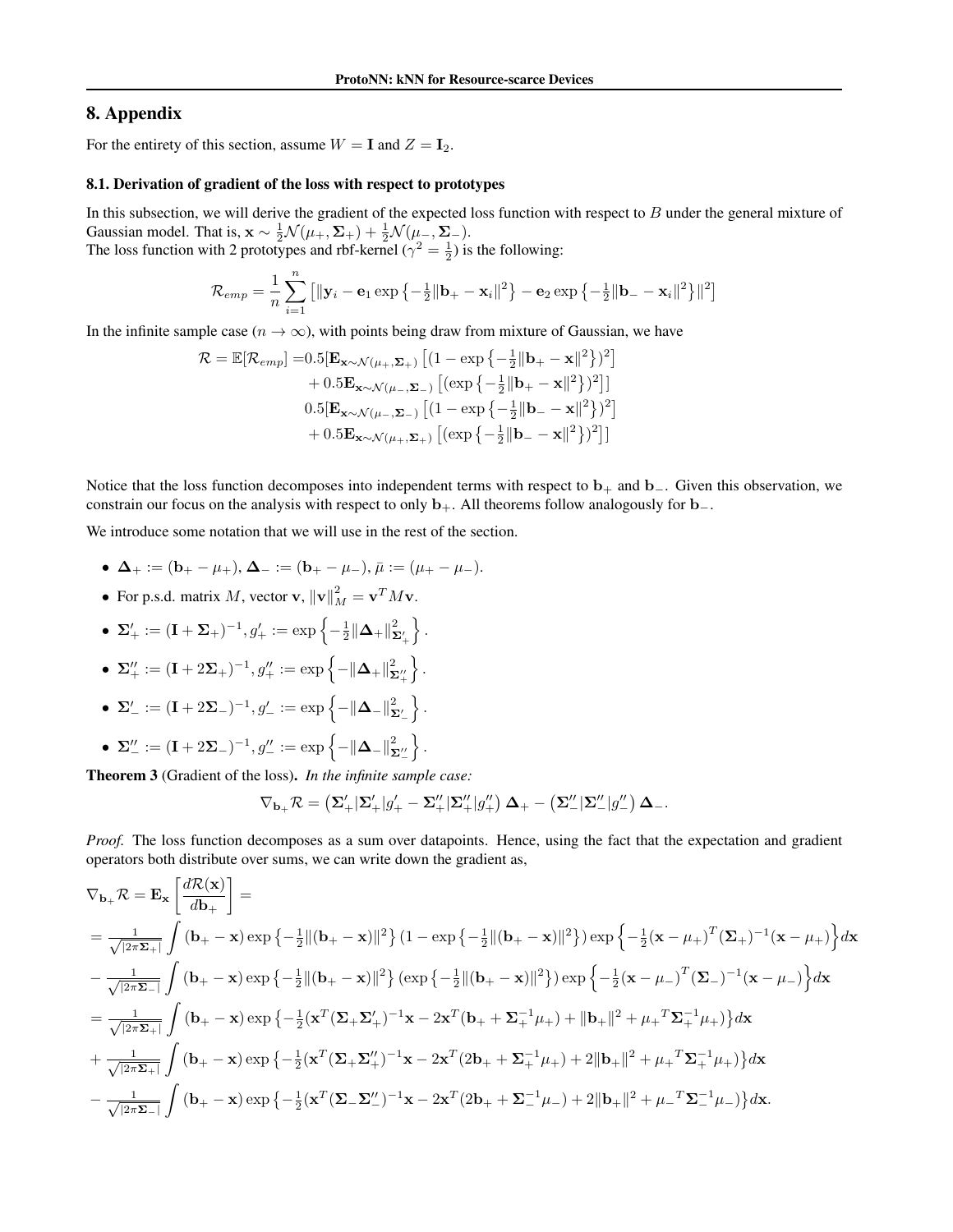<span id="page-11-0"></span>The last equality follows by completing the *square* and separating out constants with respect to x. We thus have Gaussians with the following means,

$$
\mu'_+ := \Sigma_+ \Sigma'_+ (\mathbf{b}_+ + \Sigma_+^{-1} \mu_+), \ \mu''_+ := \Sigma_+ \Sigma''_+ (2\mathbf{b}_+ + \Sigma_+^{-1} \mu_+), \ \mu''_- := \Sigma_- \Sigma''_- (2\mathbf{b}_+ + \Sigma_-^{-1} \mu_-),
$$

The following constants come out as factors,

$$
g'_{+} = \exp\left\{-\frac{1}{2}\|\mathbf{\Delta}_{+}\|_{\mathbf{\Sigma}_{+}^{\prime}}^{2}\right\}, \ g''_{+} = \exp\left\{-\|\mathbf{\Delta}_{+}\|_{\mathbf{\Sigma}_{+}^{\prime\prime}}^{2}\right\}, \ g''_{-} = \exp\left\{-\|\mathbf{\Delta}_{-}\|_{\mathbf{\Sigma}_{-}^{\prime\prime}}^{2}\right\}.
$$

Then, the expression for the gradient can be re-written as:

$$
\nabla_{\mathbf{b}_{+}}\mathcal{R} = \left[\frac{1}{\sqrt{|2\pi\mathbf{\Sigma}_{+}|}}\int (\mathbf{b}_{+}-\mathbf{x}) \exp\left\{-\frac{1}{2}(\mathbf{x}-\mu'_{+})^{T}(\mathbf{\Sigma}_{+}\mathbf{\Sigma}'_{+})^{-1}(\mathbf{x}-\mu'_{+})\right\} d\mathbf{x}\right]g'_{+}
$$

$$
-\left[\frac{1}{\sqrt{|2\pi\mathbf{\Sigma}_{+}|}}\int (\mathbf{b}_{+}-\mathbf{x}) \exp\left\{-\frac{1}{2}(\mathbf{x}-\mu''_{+})^{T}(\mathbf{\Sigma}_{+}\mathbf{\Sigma}''_{+})^{-1}(\mathbf{x}-\mu''_{+})\right\} d\mathbf{x}\right]g''_{+}
$$

$$
-\left[\frac{1}{\sqrt{|2\pi\mathbf{\Sigma}_{-}|}}\int (\mathbf{b}_{+}-\mathbf{x}) \exp\left\{-\frac{1}{2}(\mathbf{x}-\mu''_{-})^{T}(\mathbf{\Sigma}_{-}\mathbf{\Sigma}''_{-})^{-1}(\mathbf{x}-\mu''_{-})\right\} d\mathbf{x}\right]g''_{-}.
$$

Using expectation of Gaussians, we get:

$$
\nabla_{\mathbf{b}_+}\mathcal{R} = \left[ \left( \mathbf{b}_+ - \mu_+'\right) \left( |\mathbf{\Sigma}_+'| \right) g_+' - \left( \mathbf{b}_+ - \mu_+'' \right) \left( |\mathbf{\Sigma}_+''| \right) g_+' - \left( \mathbf{b}_+ - \mu_-'' \right) \left( |\mathbf{\Sigma}_-''| \right) g_-'' \right] \\ = \left( \mathbf{\Sigma}_+'| \mathbf{\Sigma}_+'| g_+' - \mathbf{\Sigma}_+''| \mathbf{\Sigma}_+''| g_+'') \, \Delta_+ - \left( \mathbf{\Sigma}_-''| \mathbf{\Sigma}_-''| g_-'' \right) \Delta_-. \right.
$$

To establish the last equality, we claim that  $(\mathbf{b}_{+} - \mu'_{+}) = \Sigma'_{+} \Delta_{+}$ ,  $(\mathbf{b}_{+} - \mu''_{+}) = \Sigma''_{+} \Delta_{+}$ , and  $(\mathbf{b}_{+} - \mu''_{-}) = \Sigma''_{-} \Delta_{-}$  as a consequence of their definitions. We show the first of these three equalities and the other two proofs are similar. Note that  $\Sigma_+$ ,  $\Sigma_+^{\prime}$ ,  $\Sigma_+^{-1}$  and  $(\Sigma_+^{\prime})^{-1}$  commute, when  $\Sigma_+$  is non-singular. Therefore

$$
\begin{aligned} (\mathbf{b}_+ - \mu_+') &= \Sigma_+' (\Sigma_+')^{-1} (\mathbf{b}_+ - \Sigma_+ \Sigma_+' (\mathbf{b}_+ + \Sigma_+^{-1} \mu_+)) \\ &= \Sigma_+' ((\Sigma_+')^{-1} - \Sigma_+) \mathbf{b}_+ - \Sigma_+' (\Sigma_+')^{-1} \Sigma_+ \Sigma_+' \Sigma_+^{-1} \mu_+ \\ &= \Sigma_+' ((\mathbf{I} + \Sigma_+) - \Sigma_+) \mathbf{b}_+ - \Sigma_+' \mu_+ \\ &= \Sigma_+' (\mathbf{b}_+ - \mu_+) \\ &= \Sigma_+' \Delta_+ . \end{aligned}
$$

**Corollary 1.** Let x be sampled from a mixture of 2 spherical Gaussians, i.e.,  $\Sigma_+ = \Sigma_- = I$  and  $x \sim \frac{1}{2} \mathcal{N}(\mu_+, I) +$  $\frac{1}{2}$ N( $\mu$ <sub>−</sub>, I). Then, the gradient of the loss is given by,

 $\Box$ 

$$
\nabla_{\mathbf{b}_+} \mathcal{R} = \left(\frac{1}{2^{d/2+1}}\right) g_+' - \left(\frac{1}{3^{d/2+1}}\right) g_+' - \left(\frac{1}{3^{d/2+1}}\right) g_-''
$$

*where,*

$$
g_+'=\mathbf{\Delta}_+\exp\left\{-\frac{1}{4}\|\mathbf{\Delta}_+\|^2\right\}, g_+''=\exp\left\{-\frac{1}{3}\|\mathbf{\Delta}_+\|^2\right\}, g_-''=\exp\left\{-\frac{1}{3}\|\mathbf{\Delta}_-\|^2\right\}.
$$

For the rest of this section, unless otherwise stated, assume  $\Sigma_+ = \Sigma_- = \text{I}$ .

#### 8.2. Lemmas

**Lemma [1](#page-4-0).** Let assumptions of Theorem 1 hold. In particular, let  $\Delta_{+}^T \bar{\mu} \ge -\frac{(1-\delta)}{2} \|\bar{\mu}\|^2$ , for some small constant  $\delta > 0$ , *then:*

$$
g''_{-} \leq g'_{+} \exp\left\{-\frac{\delta \|\bar{\mu}\|^2}{4}\right\},\,
$$

where  $g''_{-} := \exp \left\{-\frac{\|\mathbf{\Delta}-\|^2}{3} \right\}$  $\left\{g'_+,g'_+:=\exp\left\{-\frac{\|\mathbf{\Delta}_+\|^2}{4}\right\}$  $\frac{1}{4}$   $\left. \frac{1}{4}$   $\right.$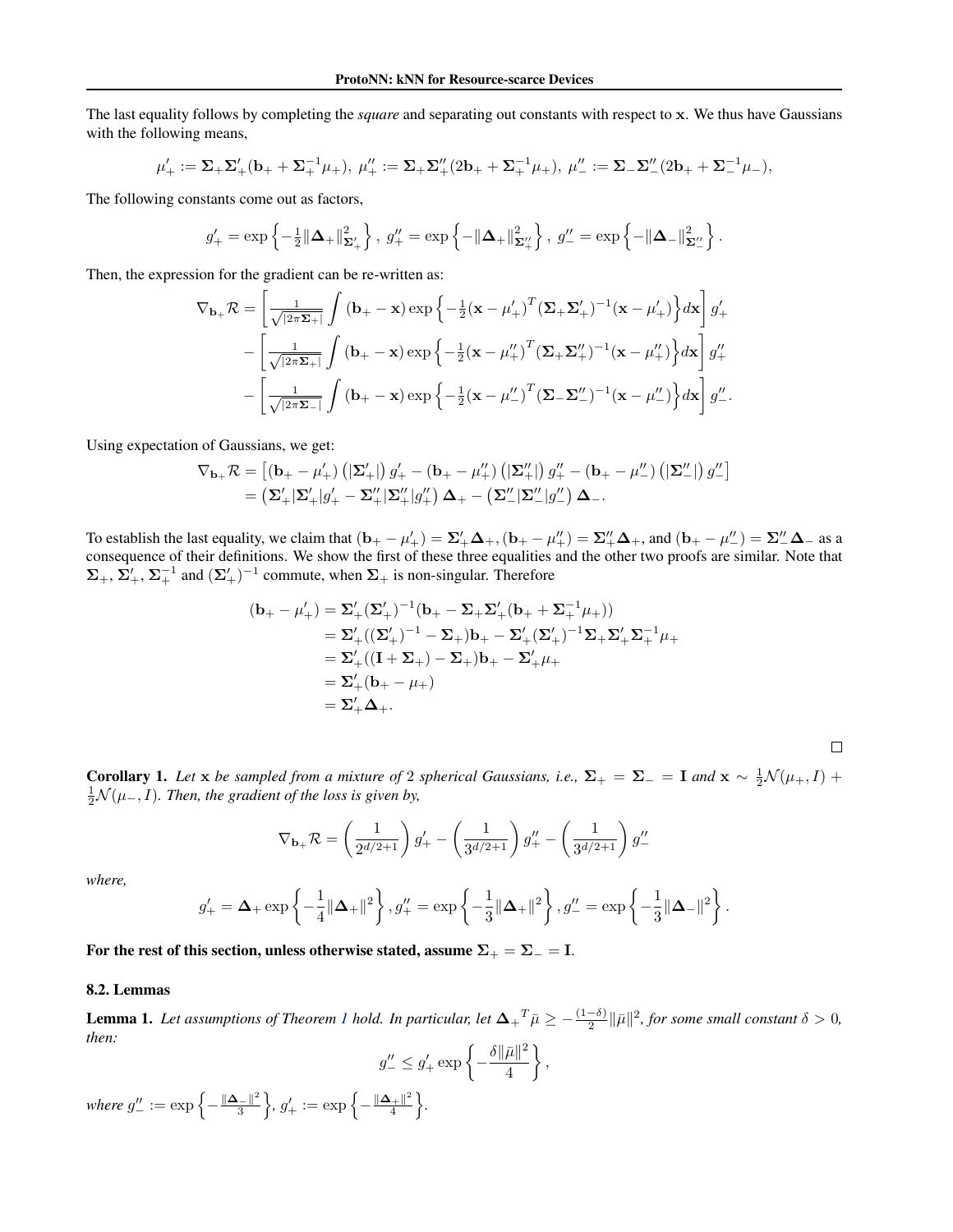<span id="page-12-0"></span>*Proof.*

$$
g_{-}'' = \exp\left\{-\frac{\|\mathbf{\Delta}_{-}\|^{2}}{3}\right\} \le \exp\left\{-\frac{\|\mathbf{\Delta}_{-}\|^{2}}{4}\right\} = \exp\left\{-\frac{\|\mathbf{\Delta}_{+} + \bar{\mu}\|^{2}}{4}\right\} = \exp\left\{-\frac{\|\mathbf{\Delta}_{+}\|^{2} + \|\bar{\mu}\|^{2} + 2\mathbf{\Delta}_{+}^{T}\bar{\mu}}{4}\right\}
$$

$$
\overset{\zeta_{1}}{\ge} \exp\left\{-\frac{\|\mathbf{\Delta}_{+}\|^{2} + \|\bar{\mu}\|^{2} - (1 - \delta)\|\bar{\mu}\|^{2}}{4}\right\} = \exp\left\{-\frac{\|\mathbf{\Delta}_{+}\|^{2}}{4}\right\} \exp\left\{-\frac{\delta\|\bar{\mu}\|^{2}}{4}\right\} = g_{+}' \exp\left\{-\frac{\delta\|\bar{\mu}\|^{2}}{4}\right\}.
$$

Here,  $\zeta_1$  follows by replacing  $\mathbf{\Delta}_{+}^T \bar{\mu}$  with its lower bound  $-\frac{(1-\delta)}{2}$  $\frac{(-\delta)}{2} \|\bar{\mu}\|^2$  as specified in the assumption.

**Lemma 2.** Let assumptions of Theorem [1](#page-4-0) hold. In particular, if for some fixed  $\delta \geq 0$ ,  $\Delta_{+}^{-T}\bar{\mu} \geq -\frac{(1-\delta)}{2} \|\bar{\mu}\|^2$ ,and  $\|\mathbf{\Delta}_+\|\geq 8\|\bar{\mu}\|\exp\left\{-\frac{\alpha\|\bar{\mu}\|^2}{4}\right\}$  $\frac{\bar{\mu}\|^2}{4}\Big\}$  for some fixed  $\alpha>0$ . Also, let  $d\geq 8(\alpha-\delta)\|\bar{\mu}\|^2$ . Then we have:

$$
\mathbf{\Delta}_{+}^T \mathbf{E} \left[ \frac{d\mathcal{R}}{d\mathbf{b}_+} \right] > 0.1 \cdot \left( \frac{1}{2} \right)^{\frac{d}{2}+1} g'_+ \|\mathbf{\Delta}_+\| \|\mathbf{\Delta}_-\| \exp\left\{-\frac{\alpha \|\bar{\mu}\|^2}{4} \right\} > 0,
$$

where where  $g''_- := \exp \left\{-\frac{\|\mathbf{\Delta}_-\|^2}{3} \right\}$  $\left\{g'_+,g'_+:=\exp\left\{-\frac{\|\mathbf{\Delta}_+\|^2}{4}\right\}$  $\frac{1}{4}$   $\left.\frac{\left|\right|^{2}}{4}\right\}$ .

*Proof.* Using  $\Delta_-=\Delta_++\bar{\mu}$  and triangle inequality, we have:

$$
\frac{\|\Delta_+\|}{\|\Delta_-\|} = \frac{\|\Delta_+\|}{\|\Delta_++\bar{\mu}\|} \ge \frac{\|\Delta_+\|}{\|\Delta_+\|+\|\bar{\mu}\|}.
$$

The above quantity is monotonically increasing in  $\Delta_+$ . Hence, for all  $\|\Delta_+\| \ge 8\|\bar{\mu}\| \exp\left\{-\frac{\alpha\|\bar{\mu}\|^2}{4}\right\}$  $\frac{\bar{\mu} \parallel^2}{4}$ , we have:

$$
\frac{\|\mathbf{\Delta}_{+}\|}{\|\mathbf{\Delta}_{-}\|} \ge \frac{8 \exp\left\{-\frac{\alpha \|\bar{\mu}\|^2}{4}\right\}}{8 \exp\left\{-\frac{\alpha \|\bar{\mu}\|^2}{4}\right\} + 1} \ge 4 \exp\left\{-\frac{\alpha \|\bar{\mu}\|^2}{4}\right\}.
$$
 (3)

Using Lemma [1](#page-11-0) and the fact that  $g'_{+} \geq g''_{+}$ , we have

$$
\Delta_{+}{}^{T}\mathbf{E}\left[\frac{d\mathcal{R}}{d\mathbf{b}_{+}}\right] = \Delta_{+}{}^{T}\left[\left((\frac{1}{2})^{\frac{d}{2}+1}g'_{+} - (\frac{1}{3})^{\frac{d}{2}+1}g''_{+}\right)\Delta_{+} - \left((\frac{1}{3})^{\frac{d}{2}+1}g''_{-}\right)\Delta_{-}\right] \n= \left[\|\Delta_{+}\|^{2}\left((\frac{1}{2})^{\frac{d}{2}+1}g'_{+} - (\frac{1}{3})^{\frac{d}{2}+1}g''_{+}\right)\right] - \left[\Delta_{+}{}^{T}\Delta_{-}(\frac{1}{3})^{\frac{d}{2}+1}g'_{+} \exp\left\{-\frac{\delta\|\bar{\mu}\|^{2}}{4}\right\}\right] \n\geq \left[\|\Delta_{+}\|^{2}\left((\frac{1}{2})^{\frac{d}{2}+1} - (\frac{1}{3})^{\frac{d}{2}+1}\right)g'_{+}\right] - \left[\Delta_{+}{}^{T}\Delta_{-}(\frac{1}{3})^{\frac{d}{2}+1}g'_{+} \exp\left\{-\frac{\delta\|\bar{\mu}\|^{2}}{4}\right\}\right] \n\geq \left[\|\Delta_{+}\|^{2}\left((\frac{1}{2})^{\frac{d}{2}+1} - (\frac{1}{3})^{\frac{d}{2}+1}\right)g'_{+}\right] - \left[\|\Delta_{+}\|\|\Delta_{-}\|(\frac{1}{3})^{\frac{d}{2}+1}g'_{+} \exp\left\{-\frac{\delta\|\bar{\mu}\|^{2}}{4}\right\}\right] \n= g'_{+}\|\Delta_{+}\|\|\Delta_{-}\| \left[\frac{\|\Delta_{+}\|}{\|\Delta_{-}\|}\left((\frac{1}{2})^{\frac{d}{2}+1} - (\frac{1}{3})^{\frac{d}{2}+1}\right) - (\frac{1}{3})^{\frac{d}{2}+1} \exp\left\{-\frac{\delta\|\bar{\mu}\|^{2}}{4}\right\}\right].
$$
  
\n
$$
\leq g'_{+}\|\Delta_{+}\|\|\Delta_{-}\| \exp\left\{-\frac{\alpha\|\bar{\mu}\|^{2}}{4}\right\} \left(4\left((\frac{1}{2})^{\frac{d}{2}+1} - (\frac
$$

where  $\zeta_1$  follows from (3) and the last inequality follows by simple calculations. Lemma now follows by using  $d \ge 8(\alpha - \delta) ||\bar{\mu}||^2$  and  $d \ge 1$ .

 $\Box$ 

 $\Box$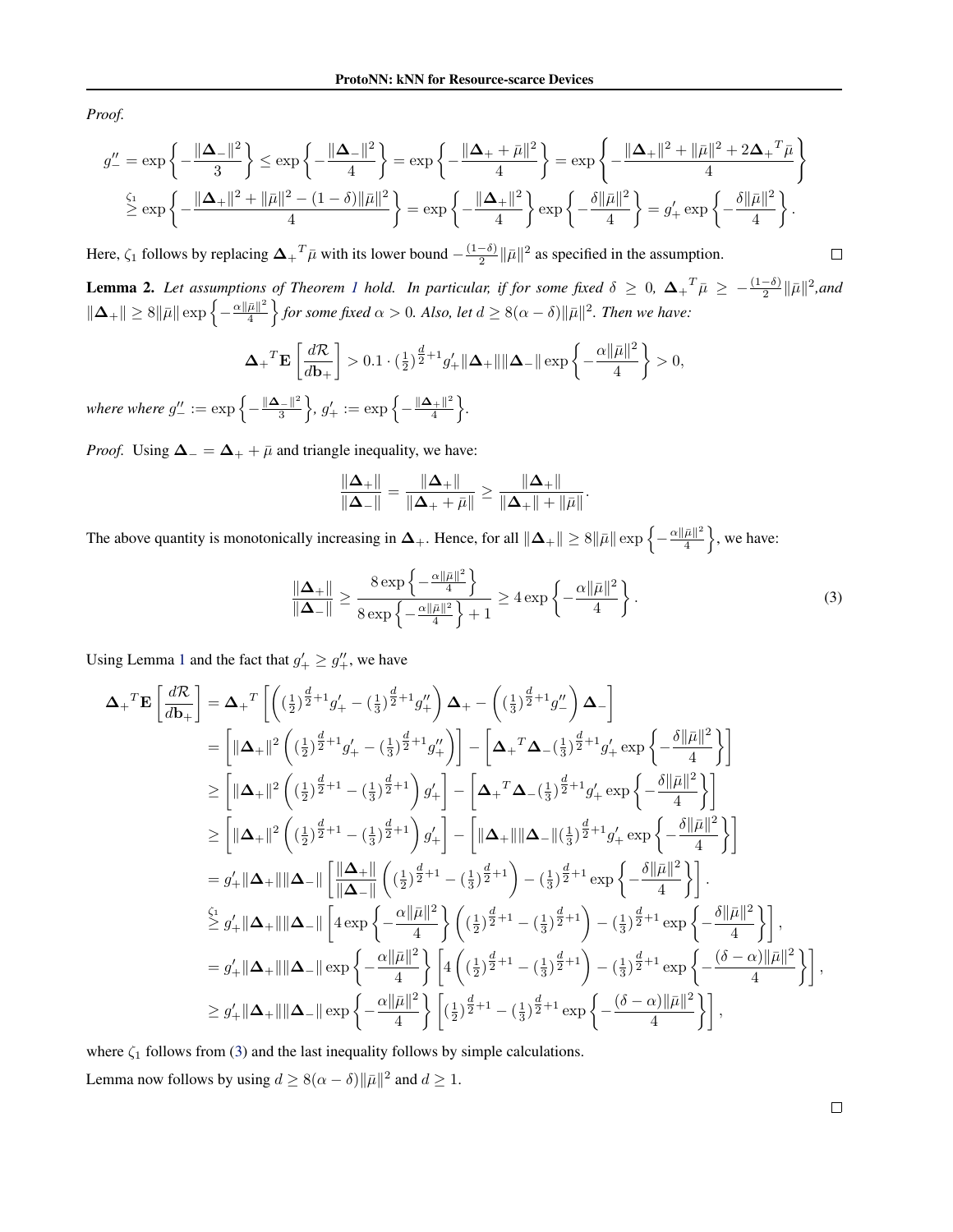#### 8.3. Proof of Theorem [1](#page-4-0)

*Proof.* Note that  $\nabla_{\mathbf{b}_+} \mathcal{R} = c_1 \Delta_+ - c_2 \Delta_-$ , where  $c_1 = \frac{1}{2^{d/2+1}} \exp(-\frac{1}{4} ||\Delta_+||^2) - \frac{1}{3^{d/2+1}} \exp(-\frac{1}{3} ||\Delta_+||^2)$ ,  $c_2 = \frac{1}{3^{d/2+1}} \exp(-\frac{1}{3} ||\Delta_-||^2)$ .

Let  $\mathbf{b_+}' = \mathbf{b_+} - \eta \nabla_{\mathbf{b_+}} \mathcal{R}$ . Then,  $\mathbf{b_+}' - \mu_+ = \mathbf{\Delta}_+ - \eta \nabla_{\mathbf{b_+}} \mathcal{R}$ .

$$
\|\mathbf{b}_{+}' - \mu_{+}\|^2 = \|\mathbf{\Delta}_{+}\|^2 + \eta^2 \|\nabla_{\mathbf{b}_{+}} \mathcal{R}\|^2 - 2\eta \mathbf{\Delta}_{+}^T \nabla_{\mathbf{b}_{+}} \mathcal{R}.
$$
\n(4)

Note that  $\mathbf{\Delta_+}^T \nabla_{\mathbf{b}_+} \mathcal{R} > 0$ . Hence, setting  $\eta$  appropriately, we get:

$$
\|\mathbf{b}_{+}' - \mu_{+}\|^2 \le \|\bar{\mu}\|^2 \left(1 - \frac{(\mathbf{\Delta}_{+}^T \nabla_{\mathbf{b}_{+}} \mathcal{R})^2}{\|\mathbf{\Delta}_{+}\| \|\nabla_{\mathbf{b}_{+}} \mathcal{R}\|^2}\right).
$$
 (5)

Using Lemma [2,](#page-12-0) we have:

$$
\|\mathbf{b}_{+}' - \mu_{+}\|^2 \le \|\mathbf{\Delta}_{+}\|^2 \left(1 - \frac{0.01 \cdot (\frac{1}{2})^{d+2} \cdot (g'_{+})^2 \|\mathbf{\Delta}_{-}\|^2 \cdot \exp\left\{-\frac{\alpha \|\bar{\mu}\|^2}{2}\right\}}{2c_1^2 \|\mathbf{\Delta}_{+}\|^2 + 2c_2^2 \|\mathbf{\Delta}_{-}\|^2}\right). \tag{6}
$$

Using  $\Delta_{-} = \Delta_{+} + \bar{\mu}$  and  $2\Delta_{+}^{\ \ T} \bar{\mu} \ge -(1 - \delta) \|\bar{\mu}\|^2$ , we have:  $\|\Delta_{-}\|^2 = \|\Delta_{+} + \bar{\mu}\|^2 = \|\Delta_{+}\|^2 + \|\bar{\mu}\|^2 + 2\Delta_{+}^{\ \ T} \bar{\mu} \ge$  $\|\Delta_+\|^2 + \delta \|\bar{\mu}\|^2$ . Using monotonicity of the above function wrt  $\|\Delta_-\|$ , and using  $\|\Delta_-\| \geq \|dist_p\|$ , we have:

$$
\|\mathbf{b}_{+}' - \mu_{+}\|^2 \le \|\mathbf{\Delta}_{+}\|^2 \left(1 - \frac{0.01 \cdot (g_+')^2 \cdot (\frac{1}{2})^{d+2} \exp\left\{-\frac{\alpha \|\bar{\mu}\|^2}{4}\right\}}{2c_1^2 + 2c_2^2}\right). \tag{7}
$$

Using Lemma [1,](#page-11-0) we have:  $c_2^2 \le c_1^2$ . Moreover, using  $(g'_+)^2(\frac{1}{2})^{d+2} \ge 4c_1^2$ , we get:

$$
\|\mathbf{b}_{+}' - \mu_{+}\|^2 \le \|\mathbf{\Delta}_{+}\|^2 \left(1 - 0.01 \exp\left\{-\frac{\alpha \|\bar{\mu}\|^2}{4}\right\}\right). \tag{8}
$$

That is,  $\|\mathbf{b}_+'-\mu_+\|^2$  decreases geometrically until  $\|\mathbf{b}_+'\| \leq 8 \exp\left\{-\frac{\alpha\|\bar{\mu}\|^2}{4}\right\}$  $\frac{\bar{\mu}\|^2}{4}\bigg\}.$  $\Box$ 

#### 8.4. Proof of Theorem [2](#page-4-0)

*Proof.* We wish to analyze the Hessian  $\nabla_{\mathbf{b}_+}^2 \mathcal{R}$ . The loss function decomposes as a sum over datapoints. Hence, using the fact that the expectation and Hessian operators both distribute over sums, we can write down the Hessian as,

$$
\nabla_{\mathbf{b}_+}^2 \mathcal{R} = \mathbf{E}_{\mathbf{x}} \left[ \frac{d^2 \mathcal{R}(\mathbf{x})}{d \mathbf{b}_+^2} \right] = c_1 g'_+ (\mathbf{I} - \frac{1}{2} \boldsymbol{\Delta}_+ \boldsymbol{\Delta}_+^T) - c_2 g''_+ (\mathbf{I} - \frac{2}{3} \boldsymbol{\Delta}_+ \boldsymbol{\Delta}_+^T) - c_2 g''_- (\mathbf{I} - \frac{2}{3} \boldsymbol{\Delta}_- \boldsymbol{\Delta}_-^T).
$$

Here,  $c_1 = \left(\frac{1}{2}\right)^{\frac{d}{2}+1}$ ,  $c_2 = \left(\frac{1}{3}\right)^{\frac{d}{2}+1}$ . Now,

$$
\nabla_{\mathbf{b}_+}^2 \mathcal{R} \succcurlyeq c_1 g'_+ \mathbf{I} - \left[c_1 g'_+ \mathbf{\Delta}_+ \mathbf{\Delta}_+^T + c_2 g''_+ \mathbf{I} + c_2 g''_- \mathbf{I}\right] \succcurlyeq c_1 g'_+ \left(\left[1 - \frac{c_2}{c_1} \left(\frac{g''_+ + g''_-}{g'_+}\right)\right] \mathbf{I} - \mathbf{\Delta}_+ \mathbf{\Delta}_+^T\right).
$$

From lemma [1,](#page-11-0)  $g''_{-} \leq g'_{+} \exp \left\{-\frac{\delta \|\bar{\mu}\|^2}{4}\right\}$  $\frac{\bar{\mu} \parallel^2}{4}$ . Also, let  $c := \frac{c_2}{c_1} = \left(\frac{2}{3}\right)^{d/2+1}$ . It can be seen that if  $d \ge 1$ ,  $c \le 0.6$ . Thus,

$$
\nabla_{\mathbf{b}_+}^2 \mathcal{R} \geqslant c_1 g_+' \left( \left[ 1 - 0.6 \frac{g_+''}{g_+'} - 0.6 \exp\left\{ -\frac{\delta ||\bar{\mu}||^2}{4} \right\} \right] \mathbf{I} - \mathbf{\Delta}_+ \mathbf{\Delta}_+^T \right)
$$
  
=  $c_1 g_+' \left( \left[ 1 - 0.6 \exp\left\{ -\frac{\|\mathbf{\Delta}_+\|^2}{12} \right\} - 0.6 \exp\left\{ -\frac{\delta ||\bar{\mu}||^2}{4} \right\} \right] \mathbf{I} - \mathbf{\Delta}_+ \mathbf{\Delta}_+^T \right)$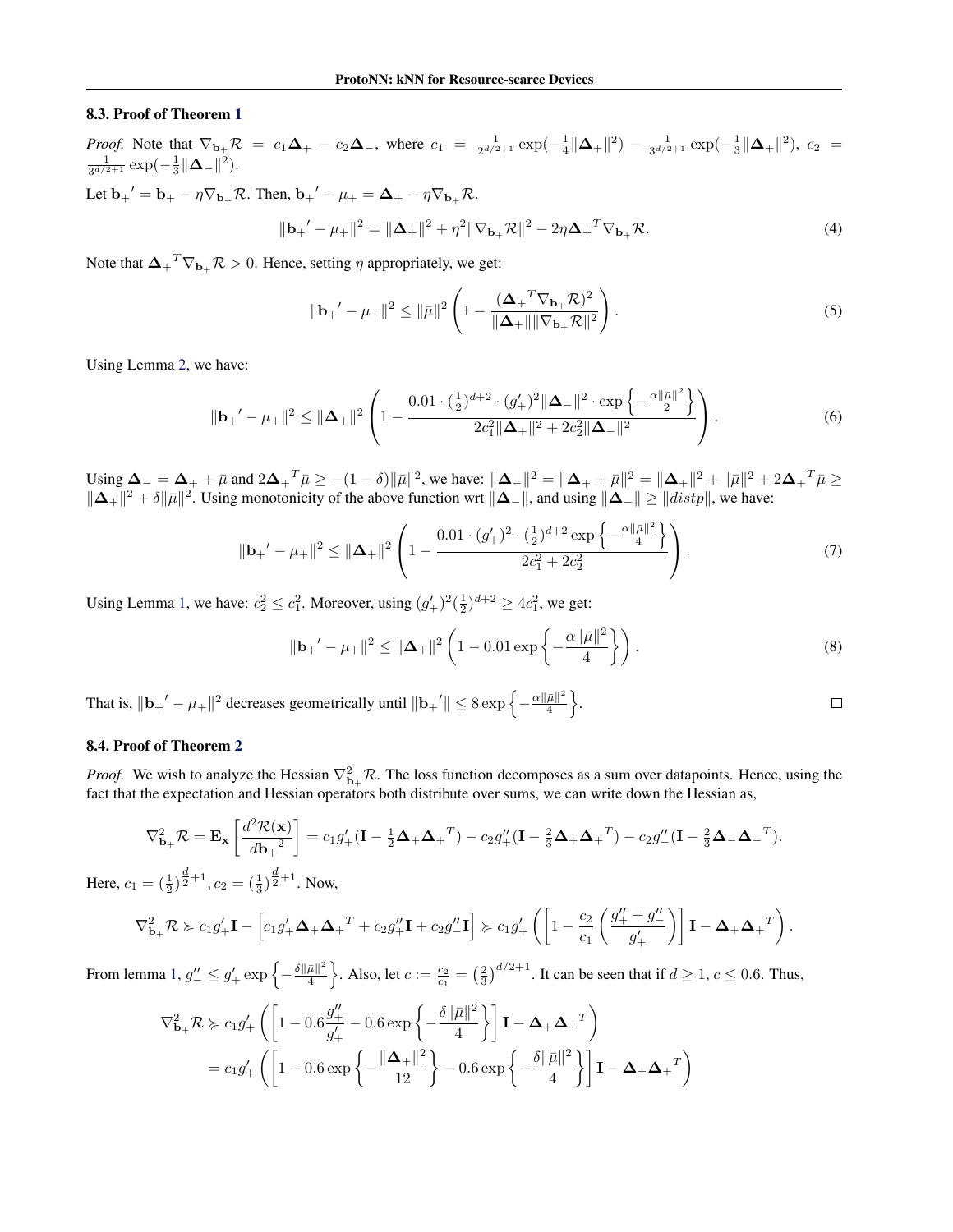

<span id="page-14-0"></span>Figure 5. Iteration vs. Test Accuracy plot on mnist binary dataset. The legend shows the variables that are optimized (e.g., *Z and W* corresponds to case where we fix B and optimize over  $Z, W$ ).

From assumption, 
$$
\exp\left\{-\frac{\delta \|\bar{\mu}\|^2}{4}\right\} \le \exp\left\{-\frac{\frac{\delta\left(\frac{4}{(\ln 0.1)\delta}\right)}{4}}{4}\right\} = 0.1
$$
. Thus,  

$$
\nabla_{\mathbf{b}_+}^2 \mathcal{R} \succcurlyeq c_1 g_+' \left(\left[0.9 - 0.6 \exp\left\{-\frac{\|\mathbf{\Delta}_+\|^2}{12}\right\}\right] \mathbf{I} - \mathbf{\Delta}_+ \mathbf{\Delta}_+^T\right)
$$

For  $\|\mathbf{\Delta}_+\|^2 \leq 0.5$ , the following facts can be seen by simple one-dimensional arguments:

$$
\left(0.9 - 0.6 \exp\left\{-\frac{\|\mathbf{\Delta}_+\|^2}{12}\right\}\right) - \|\mathbf{\Delta}_+\|^2 \ge \frac{1}{20}.
$$

$$
\left(0.9 - 0.6 \exp\left\{-\frac{\|\mathbf{\Delta}_+\|^2}{12}\right\}\right) \le 1
$$

 $\|\Delta_+\|^2$  is the only eigen value of  $\Delta_+\Delta_+^T$ , and all eigen values of the scaled identity matrix are  $\left[0.9 - 0.6 \exp\left\{-\frac{\|\mathbf{\Delta}_+\|^2}{12}\right\}\right]$ . Thus the ratio of the largest eigen value to the smallest eigen value of  $\nabla_{\mathbf{b}_+}^2 \mathcal{R}$  is smaller than 20. Thus the condition number is bounded by 20, and the theorem follows.  $\Box$ 

# 9. Experiments

#### 9.1. Joint training of  $Z$ ,  $B$ , and  $W$

A major reason ProtoNN achieves state-of-the-art performance is because of the joint optimization problem over  $Z, B, W$ that ProtoNN solves. Instead of limiting ourselves to a projection matrix that's fixed beforehand on the basis of some unknown objective function (LMNN, SLEEC), we incorporate it into our objective and learn it along with the prototypes and the label vectors. To show that this joint optimization in fact helps improve the accuracy of ProtoNN, we conducted the following experiment, where we don't optimize one or more of  $Z$ ,  $B$ ,  $W$  in our algorithm and instead fix them to their initial values. We use the following hyper parameters for ProtoNN:  $d = 10$ ,  $s_W = 0.1$ ,  $s_Z = s_B = 1.0$  and  $m = 20$ . We initialize ProtoNN using LMNN. If  $W$  is not begin trained, then we sparsify it immediately at the beginning of the experiment.

Figure 5 shows the results from this experiment on mnist binary dataset. The X-axis denotes iterations of alternating minimization. One iteration denotes 20 epochs each over each of the e parameters  $W, B, Z$ . From the plots, we can see that if  $W$  is fixed to its initial value, then the performance of ProtoNN drops significantly.

#### 9.2. Datasets